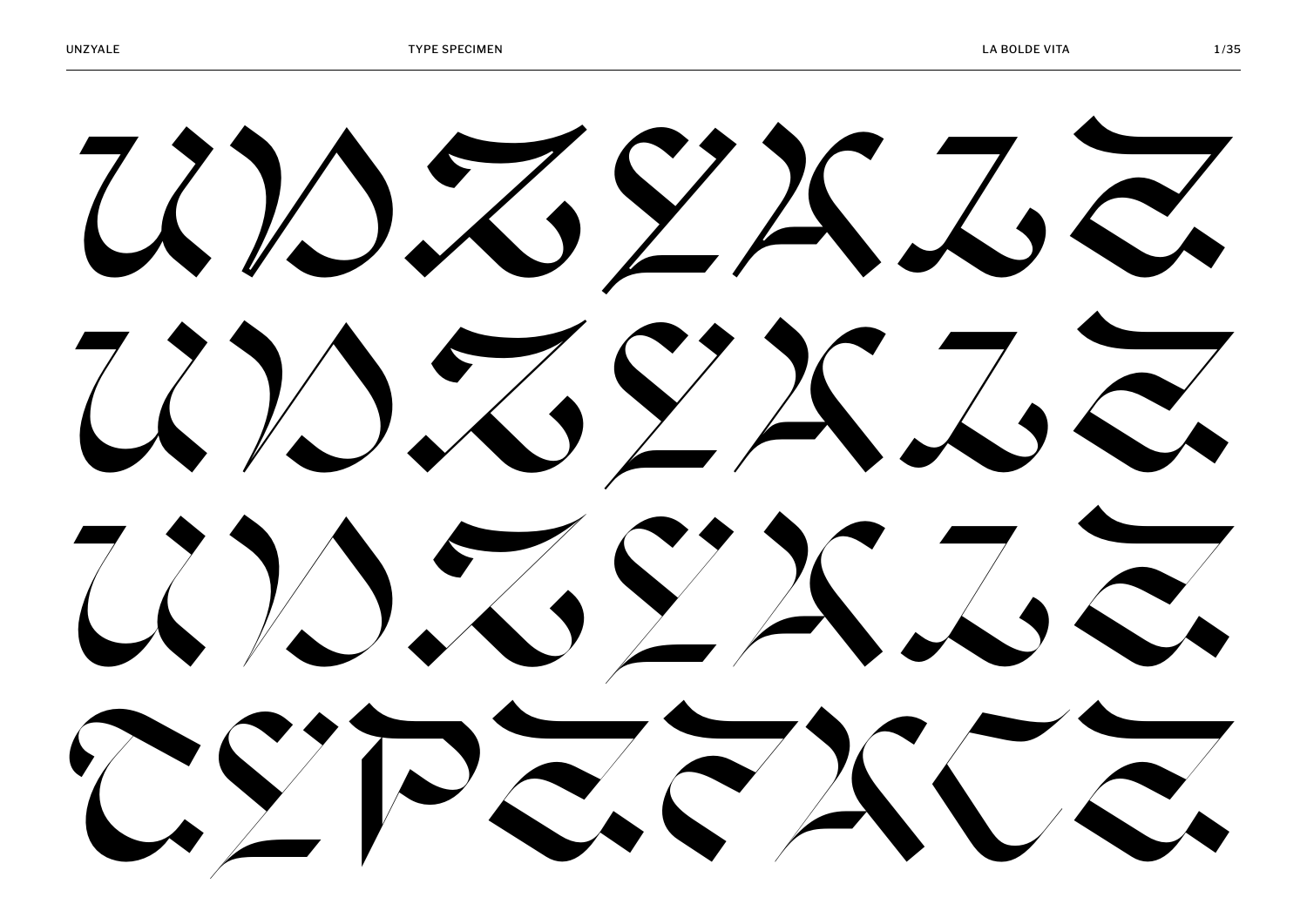# UnzyalE

**The Unzyale typeface is born from long-term calligraphic experiments with a broad nib pen. Initially started as a modern interpretation of the Unzialschrift, the final alphabet is rather a mix of other traditional handwriting and free forms. The letters are unified by a common angle, balanced proportions and high contrast.**

**Even though beeing an All Caps font, Unzyale has plenty of glyphs to play around with. Besides fancy ligatures and alternate swash caps, there're diacritics, punctuation and many symbols in an alternative, monolinear style, reducing the calligraphic influence and bringing in a modern vibe.**

**Although Unzyale is designed purely as a display typeface, it comes in three optical sizes differing in contrast, form and spacing. It can therefore be used in various ways; full-frame or as a graphic pattern, as a headline or punctual highlight, or in smaller sizes next to a neutral text typeface.**

#### TYPEFACE

**Unzyale**

WEIGHTS

**Small, Medium, Large**

DESIGNED BY

**Fabian Dornhecker**

YEAR OF RELEASE

**2020**

AVAILABLE ON

**La Bolde Vita → www.laboldevita.com**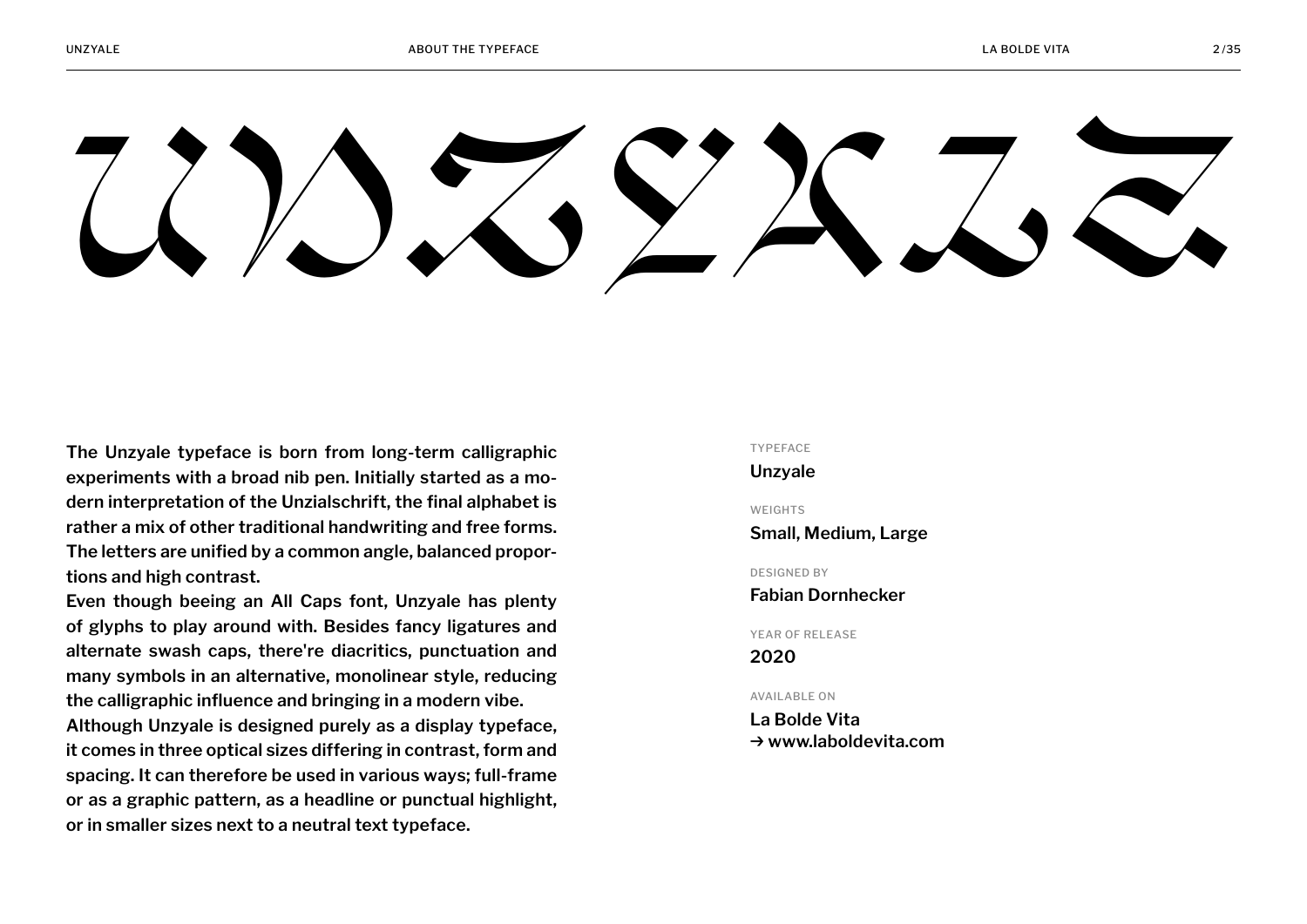## No layout-zone **→** No Layout-Zone que von Aufbruch **→** Que Von AufbRuch

STYLISTIC ALTERNATES **▶** SALT

## ¿¡Jamón Ibérico!? **→** ¿¡Jamón Ibérico!?

CONTEXTUAL ALTERNATES **▶** CALT

### 2009—2035 **<sup>→</sup>** 2009—2035

SLASHED ZERO **▶** ZERO

STYLISTIC SET 02 (Heavy Quotation Marks) **▶** SS02

| STYLISTIC SET 01 (Monolinear forms) ▶ SS01 |  |
|--------------------------------------------|--|
| WOLO 27% XB-SOUL                           |  |
| ASPEÖDÉ» IPLŠKUR?                          |  |
| $\approx$ 52\$ "DOPE" CASHE                |  |

| RUMMER PXXRE |  |
|--------------|--|
| エスここミ てんこふここ |  |

STANDARD LIGATURES **▶** LIGA

'Light' & "Heavy" **<sup>→</sup>** 'Light' & "Heavy"

{Void} 27% Ab-Soul **<sup>→</sup>** {Void} 27% Ab-Soul «spłódź» ¿Piškur? **<sup>→</sup>** «spłódź» ¿Piškur? #52\$ "dope" Cash® **<sup>→</sup>** #52\$ "dope" Cash®

→ **Aumer PAARE** Latte Chilled **→** Latte Chilled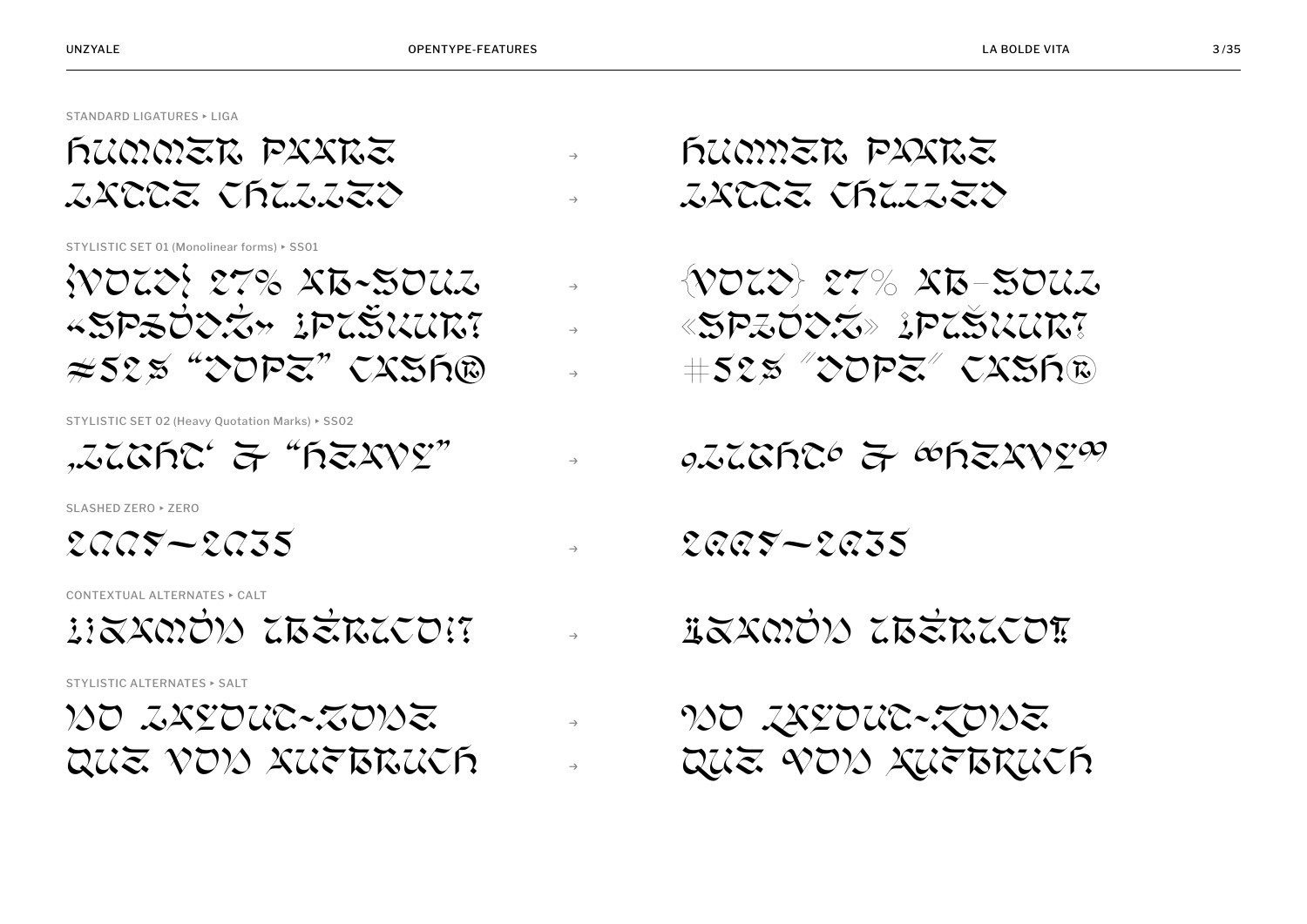#### SUPPORTED LANGUAGES / GLYPH COVERAGE

| Abenaki                      |
|------------------------------|
| <b>Afaan Oromo</b>           |
| Afar                         |
| Afrikaans                    |
| <b>Albanian</b>              |
| Alsatian                     |
| Amis                         |
| Anuta                        |
| Aragonese                    |
| Aranese                      |
| Aromanian                    |
| Arrernte                     |
| Arvanitic (Latin)            |
| Asturian                     |
| Atayal                       |
| Aymara                       |
| <b>Bashkir (Latin)</b>       |
| <b>Basque</b>                |
| <b>Belarusian (Latin)</b>    |
| Bemba                        |
| Bikol                        |
| <b>Bislama</b>               |
| <b>Bosnian</b>               |
| <b>Breton</b>                |
| <b>Cape Verdean Creole</b>   |
| Catalan                      |
| Cebuano                      |
| Chamorro                     |
| Chavacano                    |
| Chichewa                     |
| Chickasaw                    |
| Cimbrian                     |
| Cofán                        |
| Cornish                      |
| Corsican                     |
| <b>Creek</b>                 |
| <b>Crimean Tatar (Latin)</b> |
| Croatian                     |

**Czech Danish Dawan Delaware Dholuo Drehu Dutch English Esperanto Estonian Faroese Fijian Filipino Finnish Folkspraak French Frisian Friulian Gagauz (Latin) Galician Ganda Genoese German Gikuyu Gooniyandi Greenlandic (Kalaallisut) Guadeloupean Creole Gwich'in Haitian Creole Hän Hawaiian Hiligaynon Hopi Hotcąk (Latin) Hungarian Icelandic Ido Igbo**

**Ilocano Indonesian Interglossa Interlingua Irish Istro-Romanian Italian Jamaican Javanese (Latin) Jèrriais Kaingang Kala Lagaw Ya Kapampangan (Latin) Kaqchikel Karakalpak (Latin) Karelian (Latin) Kashubian Kikongo Kinyarwanda Kiribati Kirundi Klingon Kurdish (Latin) Ladin Latin Latino sine Flexione Latvian Lithuanian Lojban Lombard Low Saxon Luxembourgish Maasai Makhuwa Malay Maltese Manx Māori**

**Marquesan Megleno-Romanian Meriam Mir Mirandese Mohawk Moldovan Montagnais Montenegrin Murrinh-Patha Nagamese Creole Nahuatl Ndebele Neapolitan Ngiyambaa Niuean Noongar Norwegian Novial Occidental Occitan Onĕipŏt Oshiwambo Ossetian (Latin) Palauan Papiamento Piedmontese Polish Portuguese Potawatomi Q'eqchi' Quechua Rarotongan Romanian Romansh Rotokas Sami (Inari Sami) Sami (Lule Sami) Sami (Northern Sami)** **Sami (Southern Sami) Samoan Sango Saramaccan Sardinian Scottish Gaelic Serbian (Latin) Seri Seychellois Creole Shawnee Shona Sicilian Silesian Slovak Slovenian Slovio (Latin) Somali Sorbian (Lower Sorbian) Sorbian (Upper Sorbian) Sotho (Northern) Sotho (Southern) Spanish Sranan Sundanese (Latin) Swahili Swazi Swedish Tagalog Tahitian Tetum Tok Pisin Tokelauan Tongan Tshiluba Tsonga Tswana Tumbuka Turkish**

**Turkmen (Latin) Tuvaluan Tzotzil Uzbek (Latin) Venetian Vepsian Volapük Võro Wallisian Walloon Waray-Waray Warlpiri Wayuu Welsh Wik-Mungkan Wiradjuri Wolof Xavante Xhosa Yapese Yindjibarndi Zapotec Zazaki Zulu Zuni**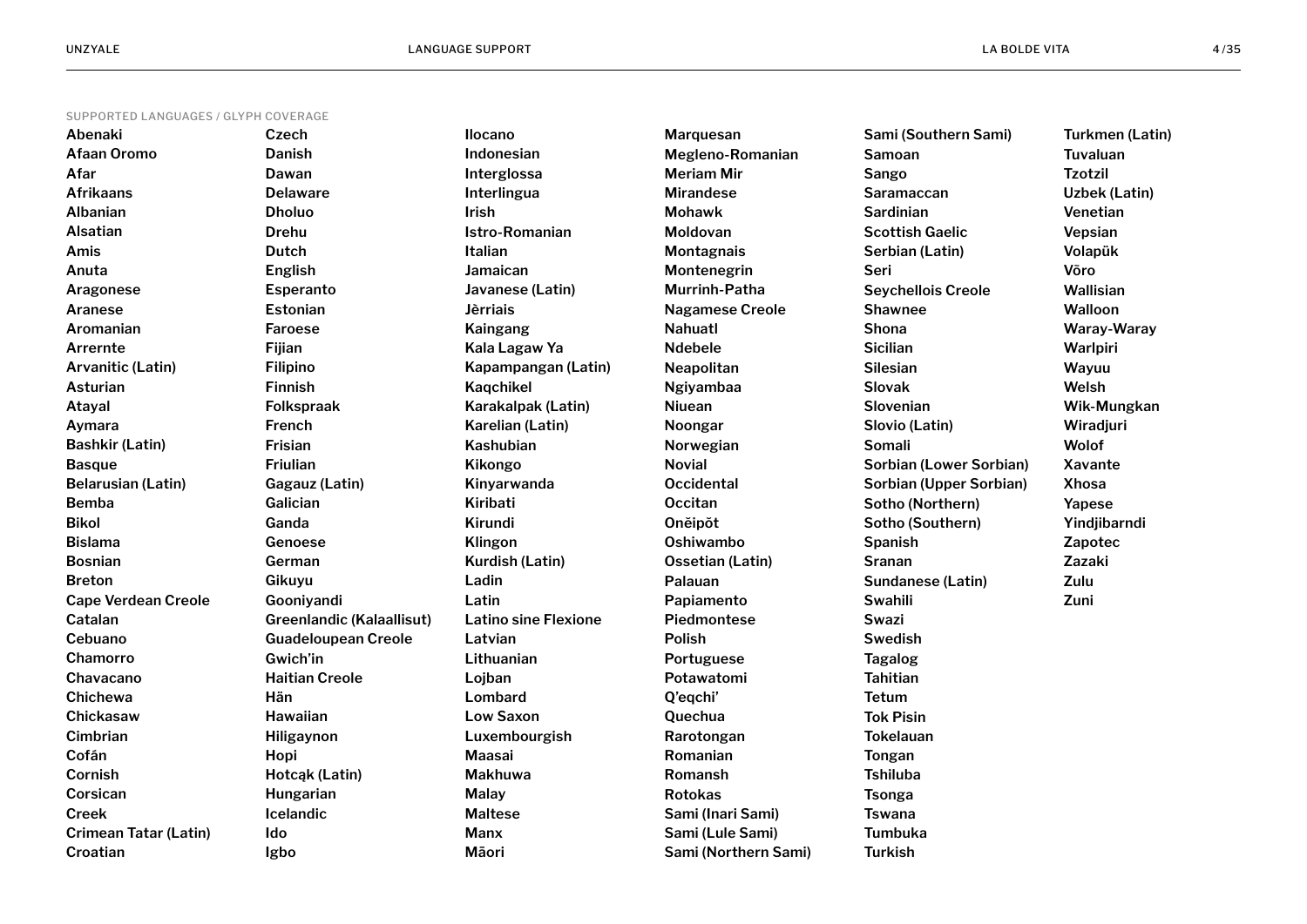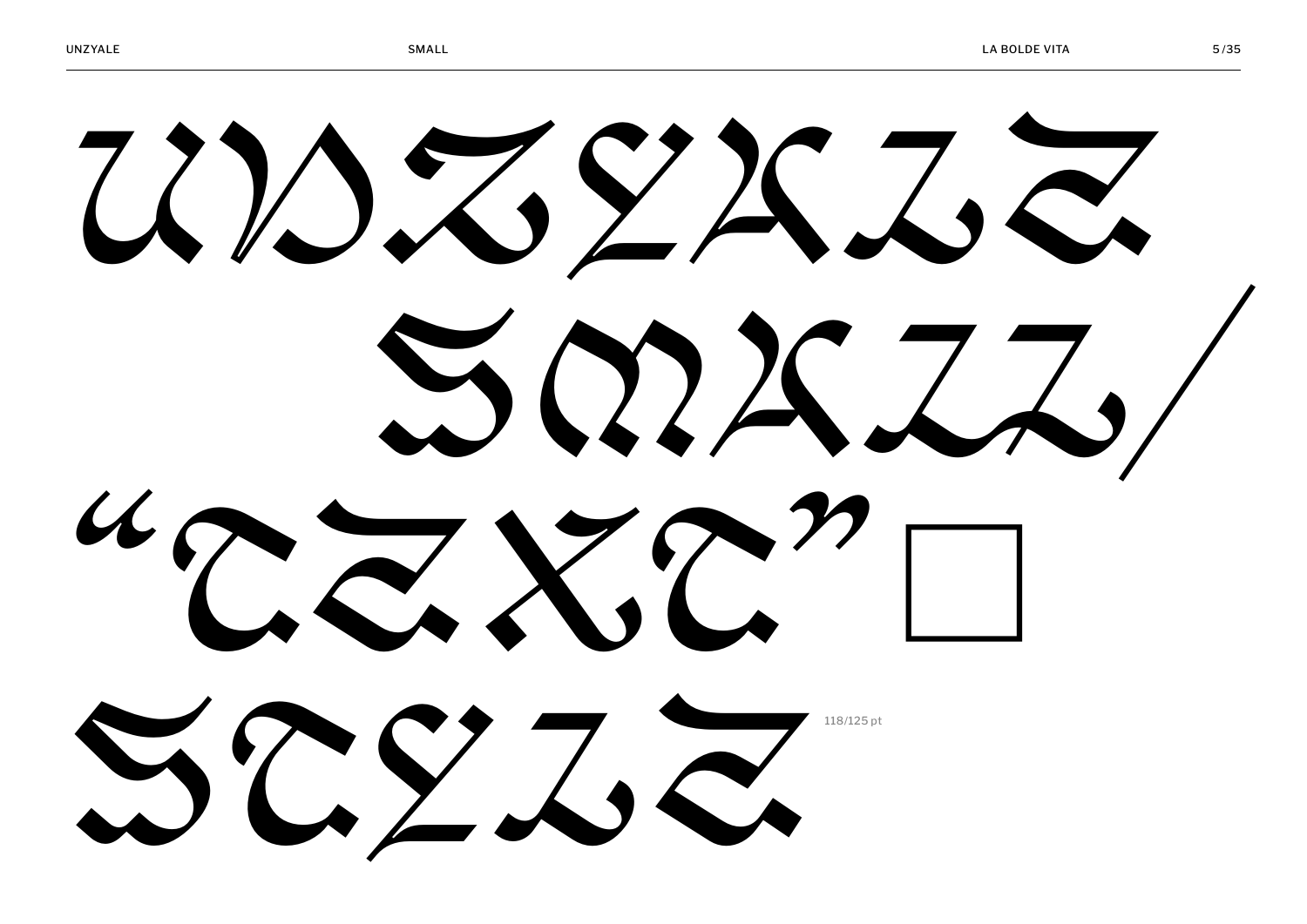XXBCOZZTGRZZZZ LIMMNOPQUERS BEUVVUXYEZZ 72325578722 ,.;: ?? @ # x \$ y & % ~ \* /  $O(3344*)$ , "  $\approx$  + ()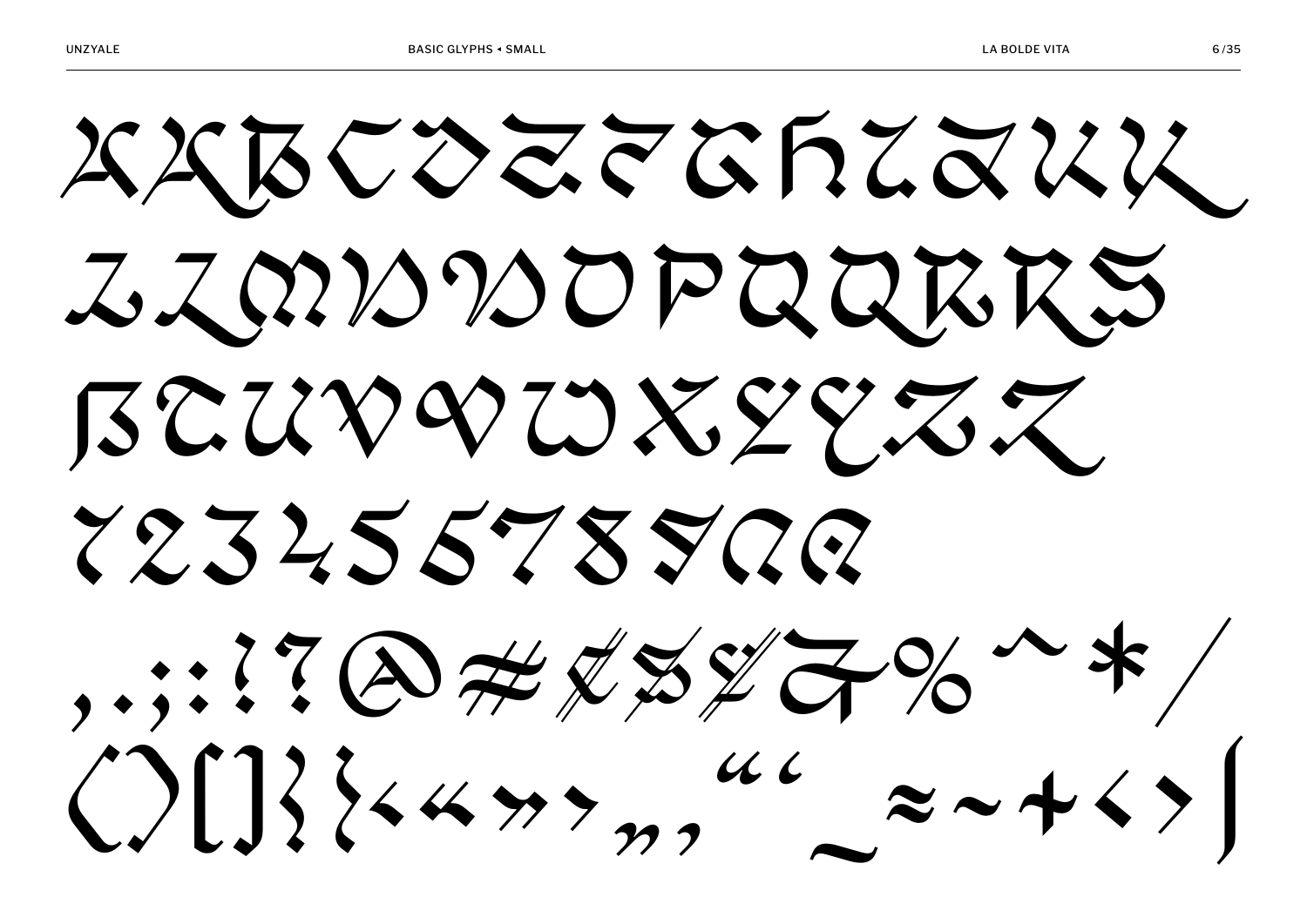#### $2/22$  $\{\{\}\otimes\otimes\otimes\varphi\circ\omega\circ\varphi\circ\pi + \pm\varphi\}$

PUNCTUATION

$$
+ + \sim -\pm \pm \times \div \div \approx = \not\approx \div \approx \div \leftrightarrow \searrow \leq \geq
$$
\n
$$
\sim \sim \sim \sim \sim / / | | \bigg\{ | \div \circ \otimes \otimes \circ \otimes \circ
$$
\n
$$
\triangle \Omega \times \pi \int \triangle \Pi \Sigma \sim \infty
$$

**MATHEMATICAL SYMBOLS** 

#### $08723255785$

**FIGURES** 

#### $X$   $X$   $Z$   $Y$   $Q$   $R$   $Q$   $Q$   $Z$

**STYLISTIC ALTERNATES** 

#### ΠÄΠÃ XO.

CONTEXTUAL ALTERNATES

#### 200 202 200 55 56 22, 000 CC

STANDARD LIGATURES

#### XBCOEFGRIEULMY *OPQRSBCUVOXYZ*

**LOWERCASE** 

#### XBCOZEGRIZXL2000  $\texttt{DPARSECHV} \texttt{D} \texttt{X} \texttt{Y} \texttt{Z}$

**UPPERCASE** 

UNZYALE

 $\vec{z}$ ,  $\vec{z}$ ,  $\vec{z}$ ,  $\vec{z}$ ,  $\vec{z}$ ,  $\vec{z}$ OTHER SYMBOLS  $\not\in \mathcal{I} \not\in \mathcal{I} \not\in \mathcal{I} \not\in \mathcal{I} \not\cong \mathcal{I} \times \mathcal{I} \times \mathcal{I} \times \mathcal{I} \times \mathcal{I} \times \mathcal{I} \times \mathcal{I} \times \mathcal{I} \times \mathcal{I} \times \mathcal{I} \times \mathcal{I} \times \mathcal{I} \times \mathcal{I} \times \mathcal{I} \times \mathcal{I} \times \mathcal{I} \times \mathcal{I} \times \mathcal{I} \times \mathcal{I} \times \mathcal{I} \times \mathcal{I} \times \mathcal{I} \$  $X\ddot{o} \circ \Diamond \ominus \neg \lessapprox \frac{18}{100}$ ←↑↓→↔⇕↖↗<sub>NK</sub>▲▼▶◀⊿⊾◤◥ ■□◆◇●○◆◇●○米

ACCENTED CHARACTERS *``\*\*\*\*\*\*\*\*\*\*\*\*\*\*\*\*\*\*\*\*\**\* ほぶにん くくくくくぐぐくくく ももううもつ **まままままままままままままままま** ZZZZ GGĞĞĞGÇÇĞĞ TRAA \*\*\*\*\*\*\*\*\*\*\*\*\*\*\*\*\*\*\*\* tatata ââ uuu ii,aanas  $\tilde{p}$   $\tilde{p}$   $\tilde{p}$   $\tilde{p}$   $\tilde{p}$   $\tilde{p}$   $\tilde{p}$   $\tilde{p}$   $\tilde{p}$   $\tilde{p}$   $\tilde{p}$   $\tilde{p}$   $\tilde{p}$   $\tilde{p}$   $\tilde{p}$   $\tilde{p}$   $\tilde{p}$   $\tilde{p}$   $\tilde{p}$   $\tilde{p}$   $\tilde{p}$   $\tilde{p}$   $\tilde{p}$   $\tilde{p}$   $\tilde{$ *Odupán a zopočobo dvoje d* ŚŚŚŚȘȘȘȘŚŠ ¢¢ččee *ūùüúü̃ûüüūūūū̃üŭůůůüūuuu*  $\tilde{x}$  theoretically the state  $\tilde{z}$  of  $\tilde{z}$  of  $\tilde{z}$  of  $\tilde{z}$  of  $\tilde{z}$  of  $\tilde{z}$  of  $\tilde{z}$ 

 $\bullet \bullet \bullet \rightarrow \bullet$  /  $\bullet \land \bullet \lor \bullet \cup \bullet \circ \bullet \sim \bullet$  // /  $\bullet \circ$ 

**DIACRITICAL MARKS** 

 $55669955$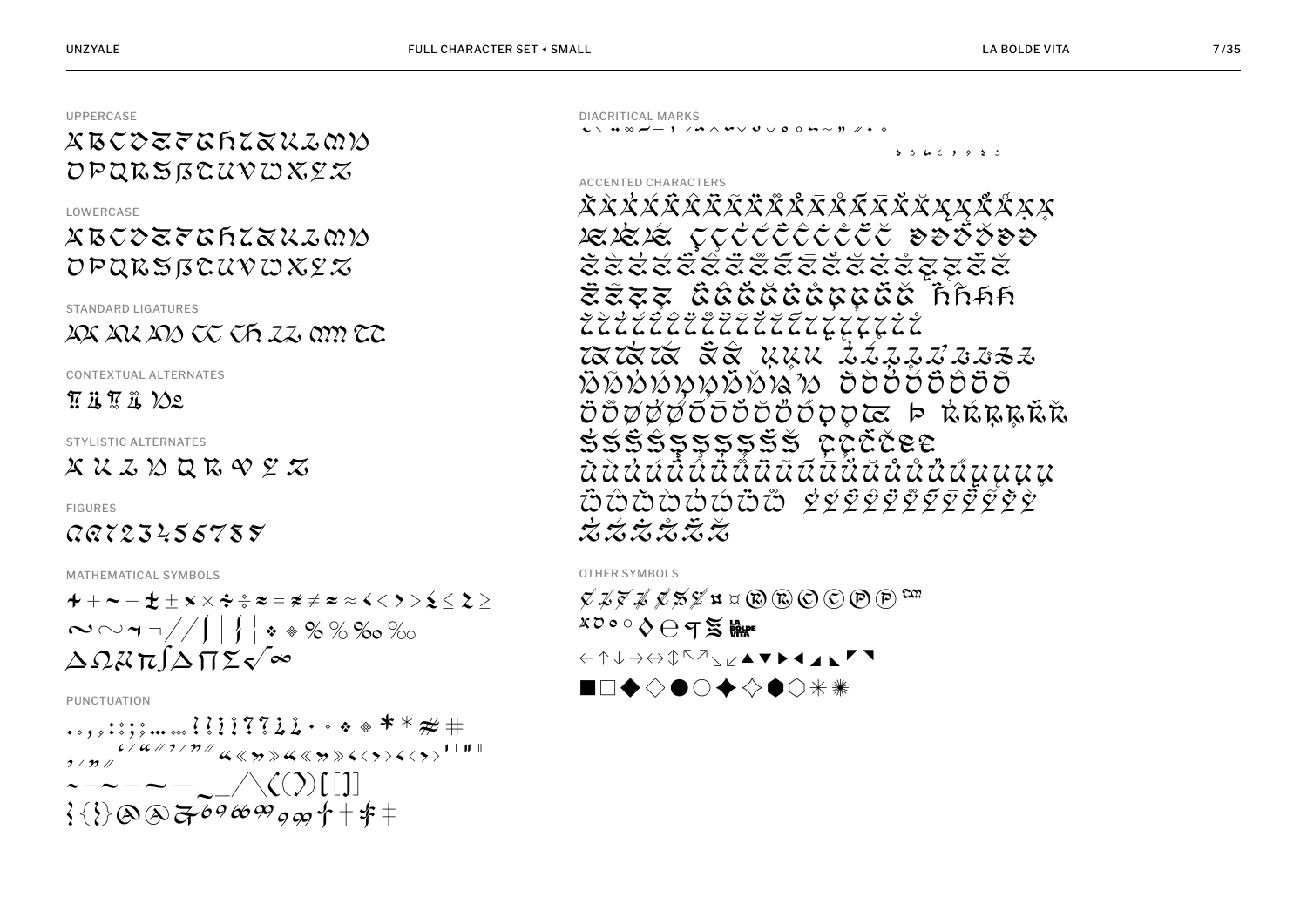CANGERINE CHESCISUC SUGAR YELLOW DEEP 57 PEANUCS WATERGATE Xanith Rover 2-storey GEE 54 CENT BUBBLES Jobbing Application 8 to 7 Query 6-Nine but far from Zero 3 Eyed FARZWZZZ AQUA QUIZOCZ ZEBRX CULLER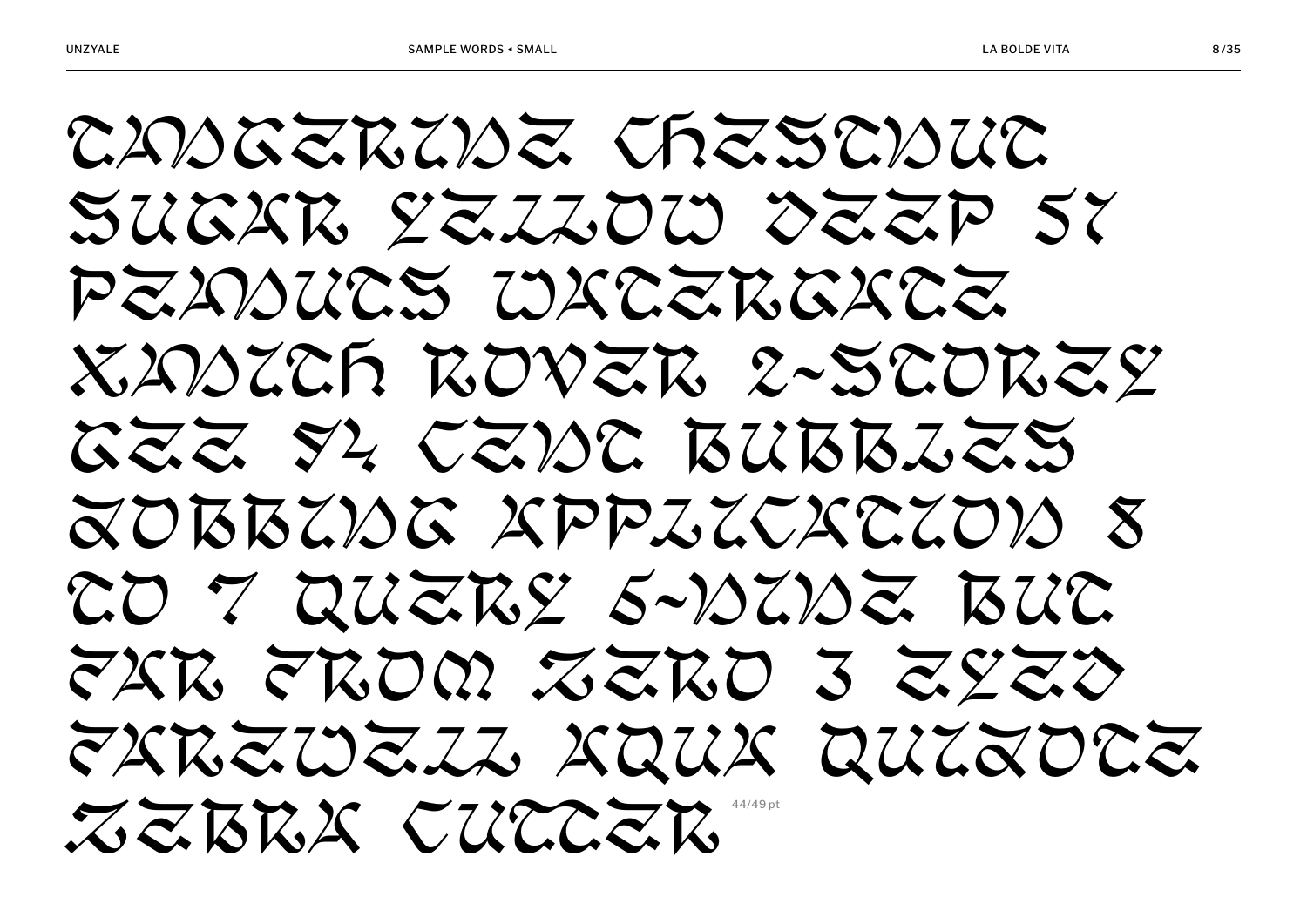$XCONX > 259$  GROSZY {UNUVERSKI REXICE} SUDYXCK FRZCYCZZZ CZZOIX X ZZCCZK, > KRX  $(C.7700-C.500BC)$ BZZZZZ \* SUBSCAMCZS WWW.BUDDFLSM7

**LA BOLDE VITA**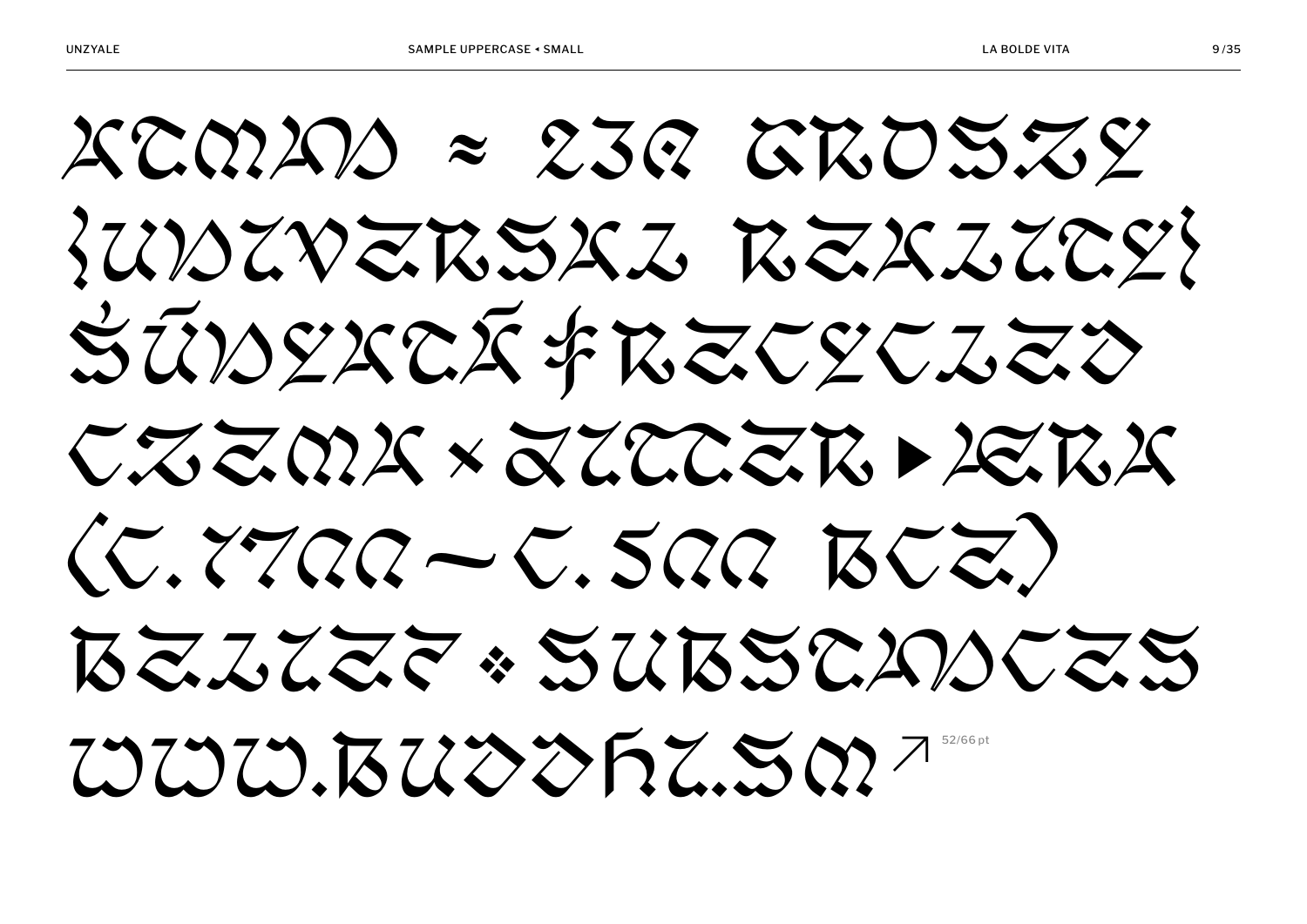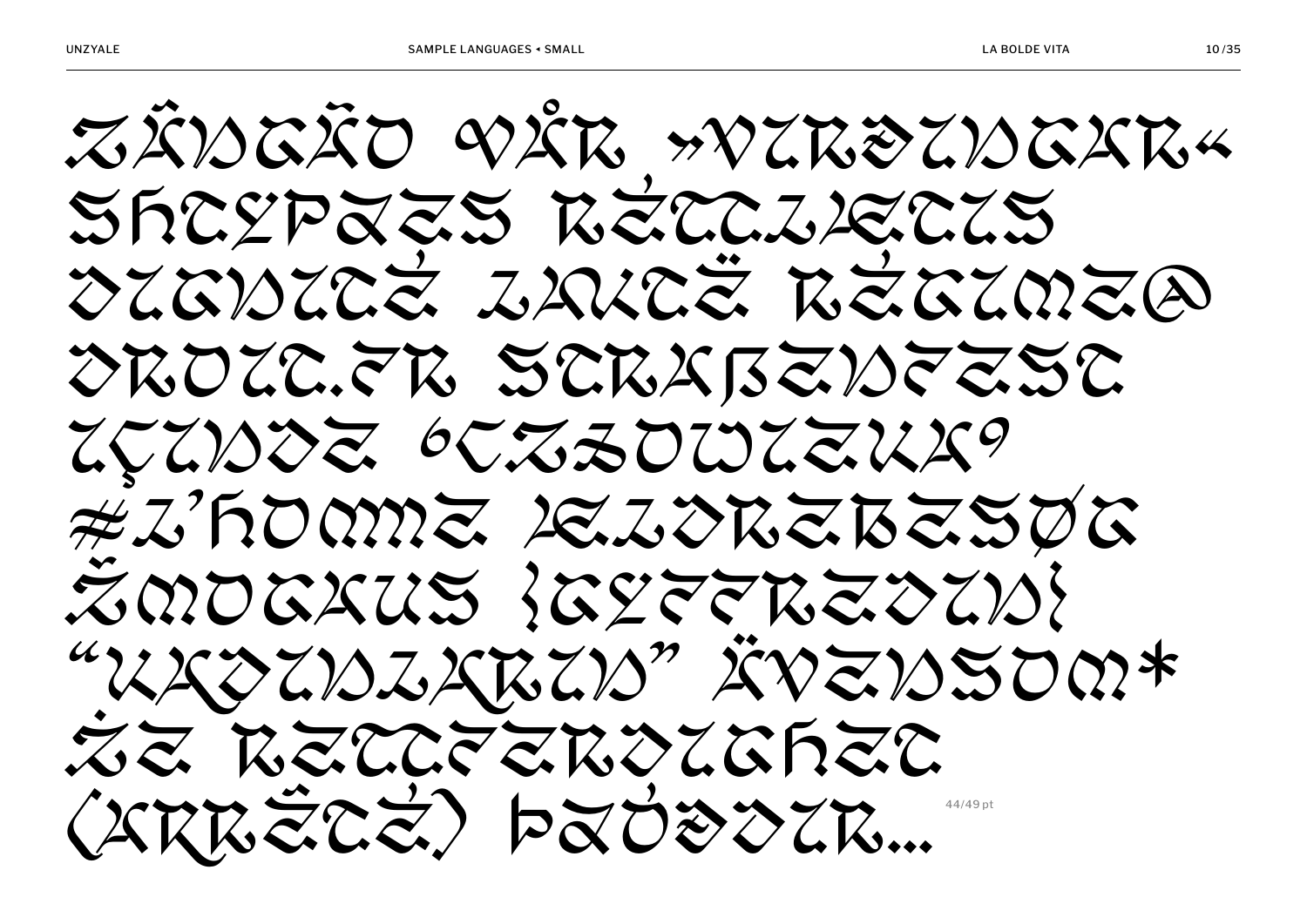$SZZZDZZZ \neq 32\% (58\%)$ \*\*\*\*\*\*\*\*\*\* \* 10254 Oh REXZZYT\"SUPPLY"  $287.7\%$  > SPECCAC PAKRERZKAPZZ 1 QJK  $52$   $\alpha$   $\alpha$ <sup>3</sup>  $\diamond$   $2$   $\alpha$   $\beta$   $\approx$   $3$   $\approx$ «CZZCh» 9.3 PEChZR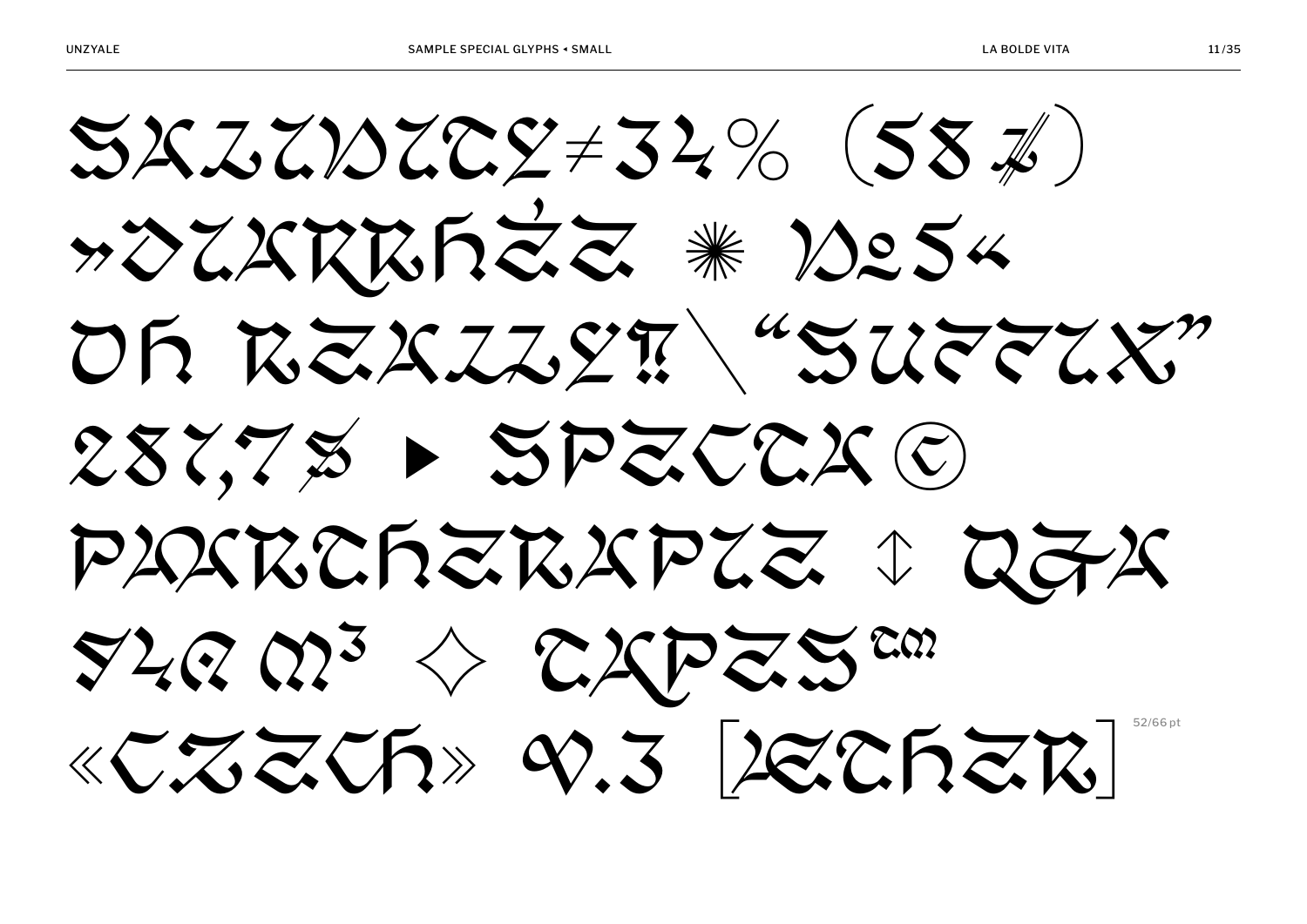• A GREAT diversity of online dating services currently exists. Some have  $X$  bro $XX$  membership looking for many different types of  $RZZXCLODOSKZPS.$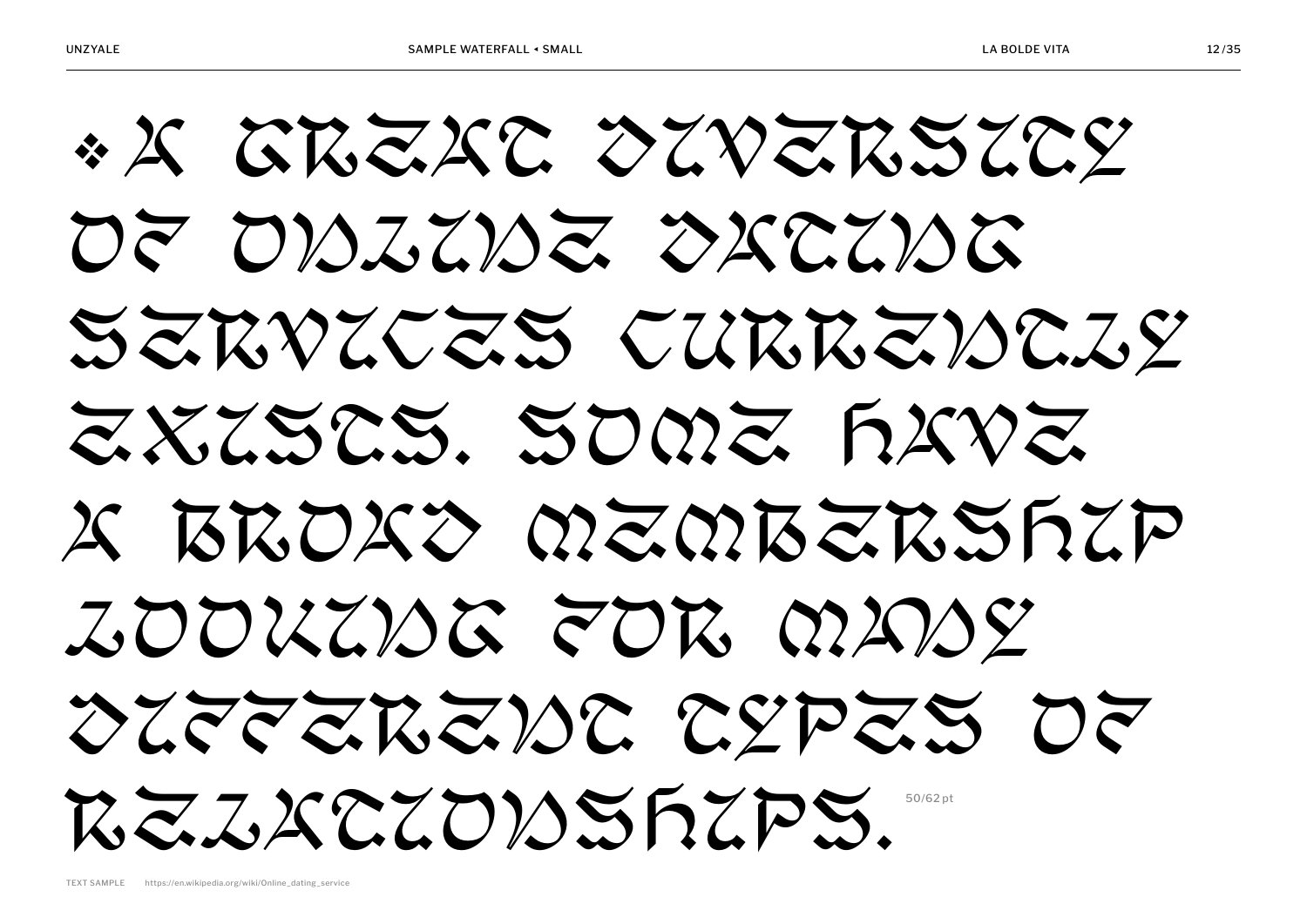•A great diversity of online dating services currently exists. Some have a broad membership base of diverse USERS LOOKING FOR MANY 32/40 pt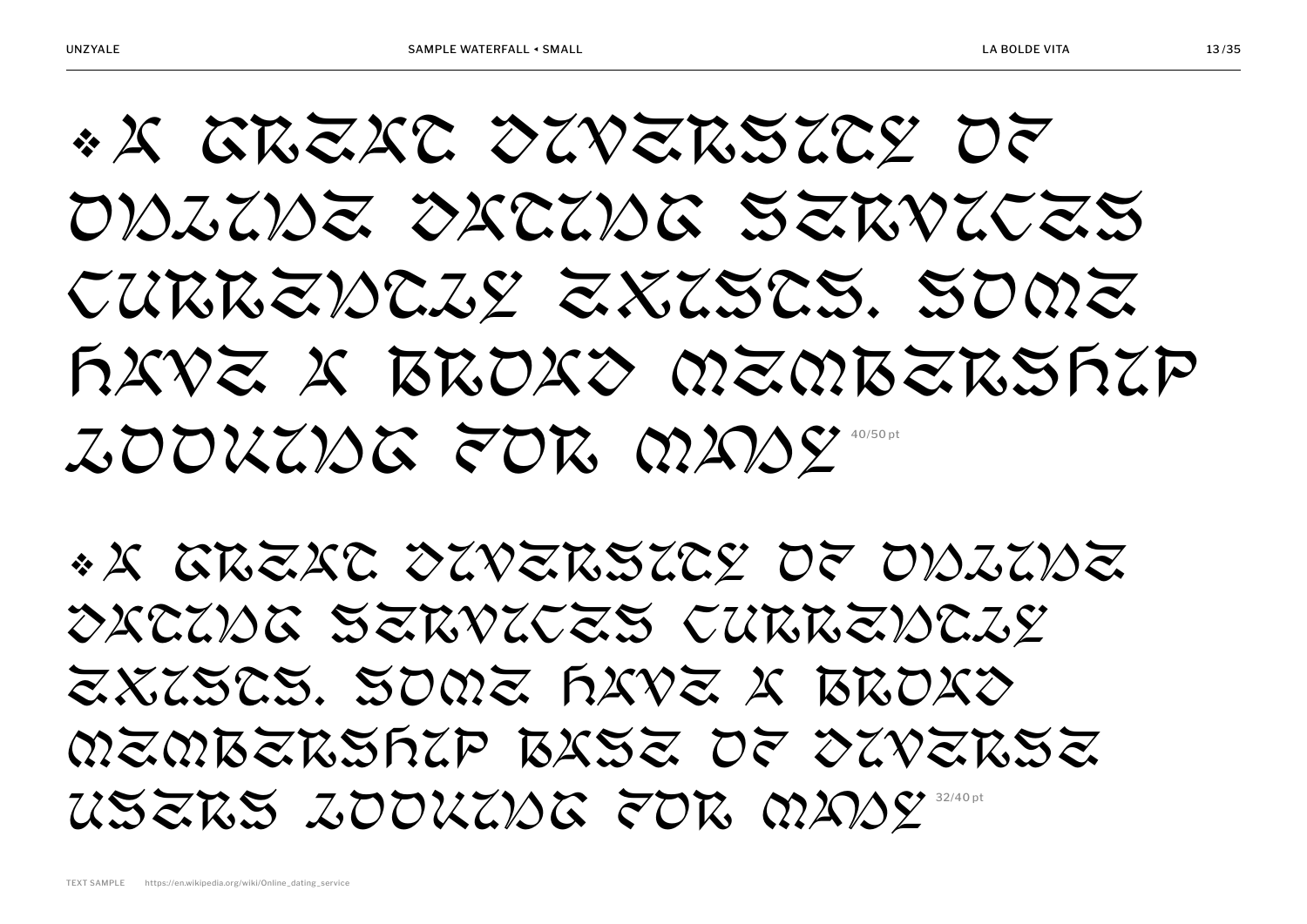•A great diversity of online dating services currently exists. Some have a broad membership base of diverse users looking for 24/30 pt

•A great diversity of online dating services currently exists. Some have a broad membership base of diverse users looking for many different types of relationships. Other 18/23 pt

•A great diversity of online dating services currently exists. Some have a broad membership base of diverse users looking for many different types of relationships. Other sites target highly specific demographics based on 14/17 pt

•A great diversity of online dating services currently exists. Some have a broad membership base of diverse users looking for many different types of relationships. Other sites target highly specific demographics based on features like shared interests, location, religion, sexual orientation or relationship type. Online dating services also differ widely in their 11/14 pt

 $\,\ast$ K great diversity of online dating services currently exists. Some have a broad membership base of diverse users looking for many different types of relationships. Other sites target highly specific demographics based on features like shared interests, location, religion, sexual orientation or relationship type. Online dating services also differ widely in their revenue streams. Some sites are completely free and depend on advertising for revenue. 9/12 pt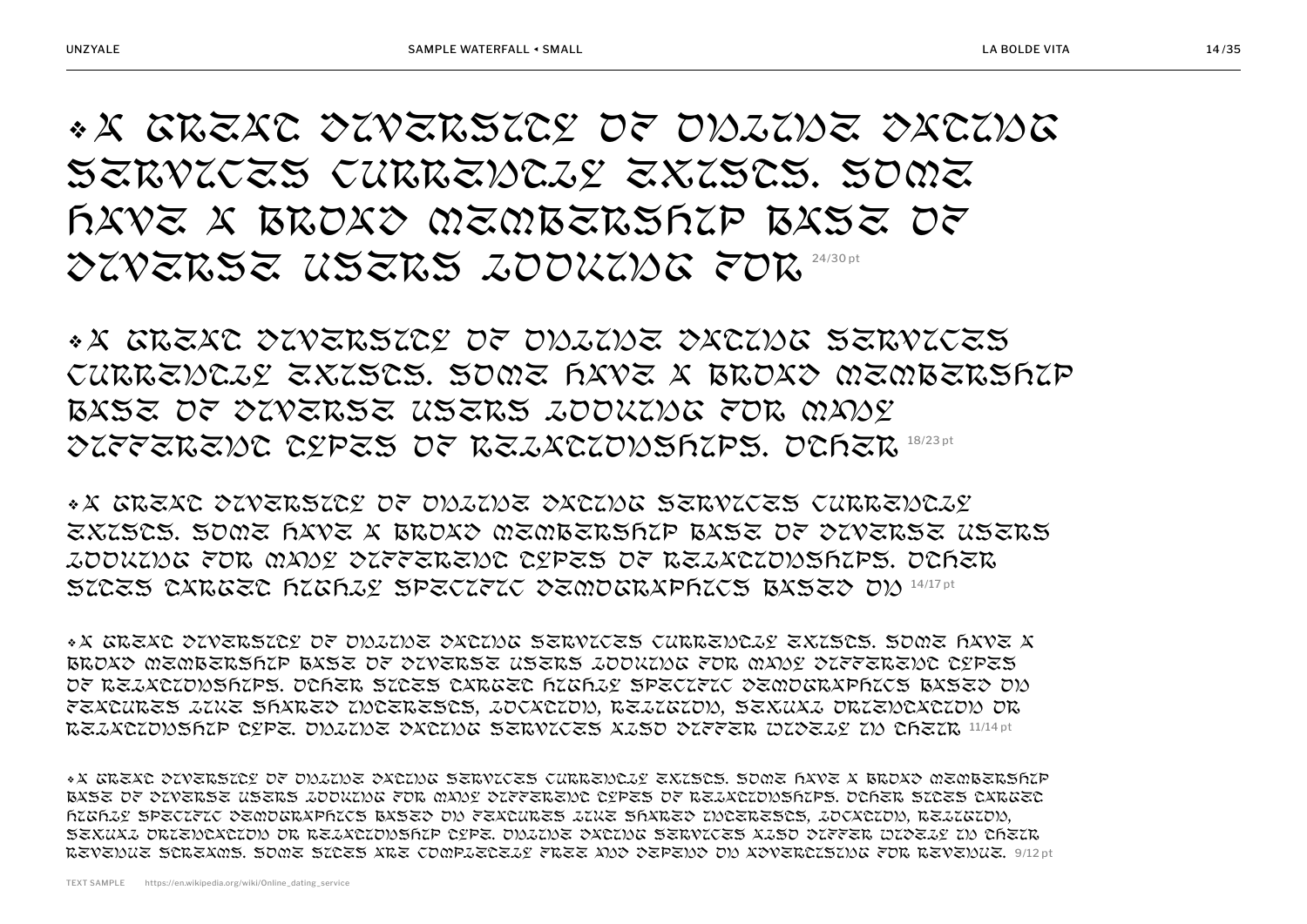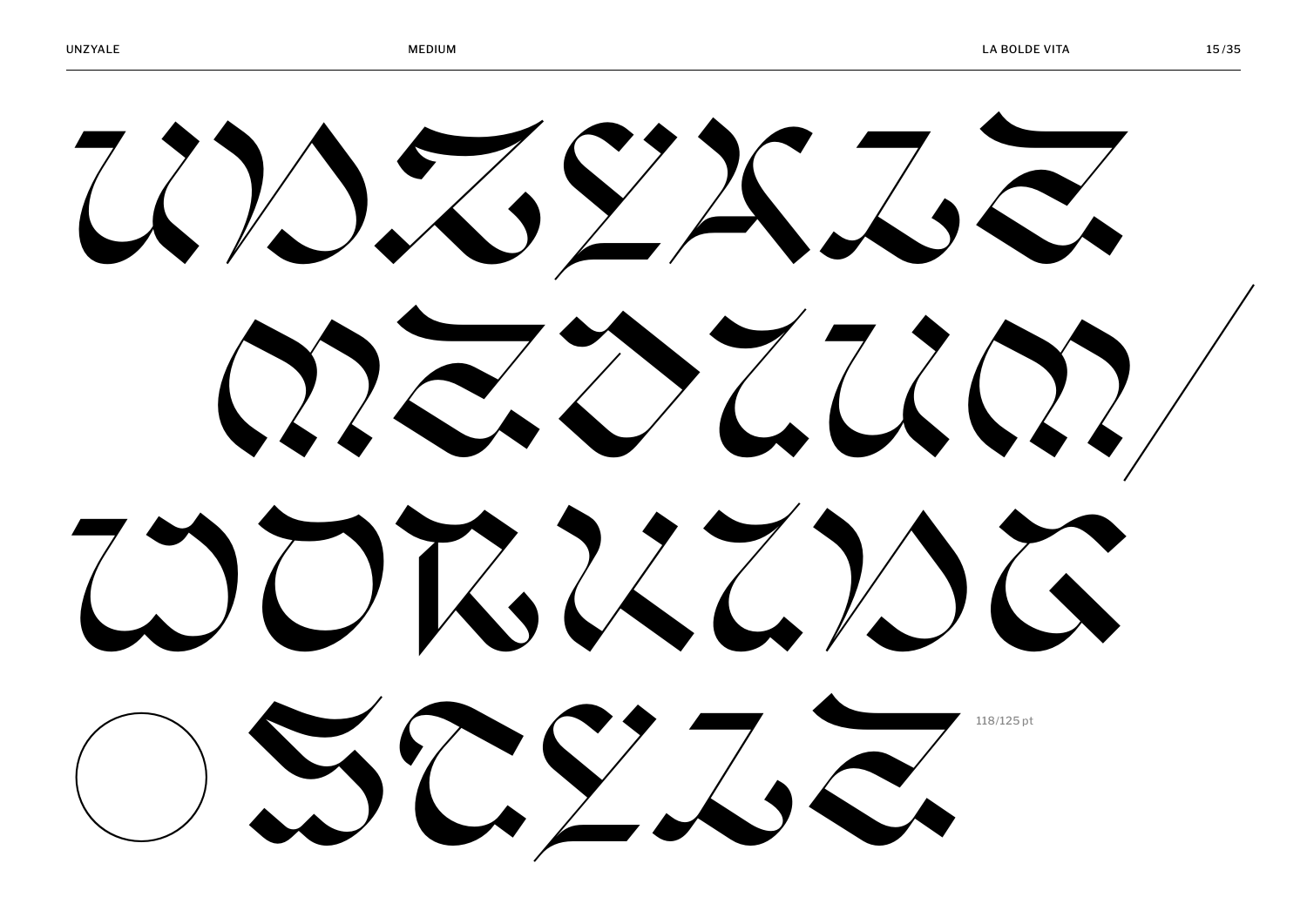XXBCZZZZRZZZZZZ LIMMUPQUERS BCUVVUXEZZZ  $2255755722$ , .; : : @ # x \$ y 7 % \* \* /  $O(33444)$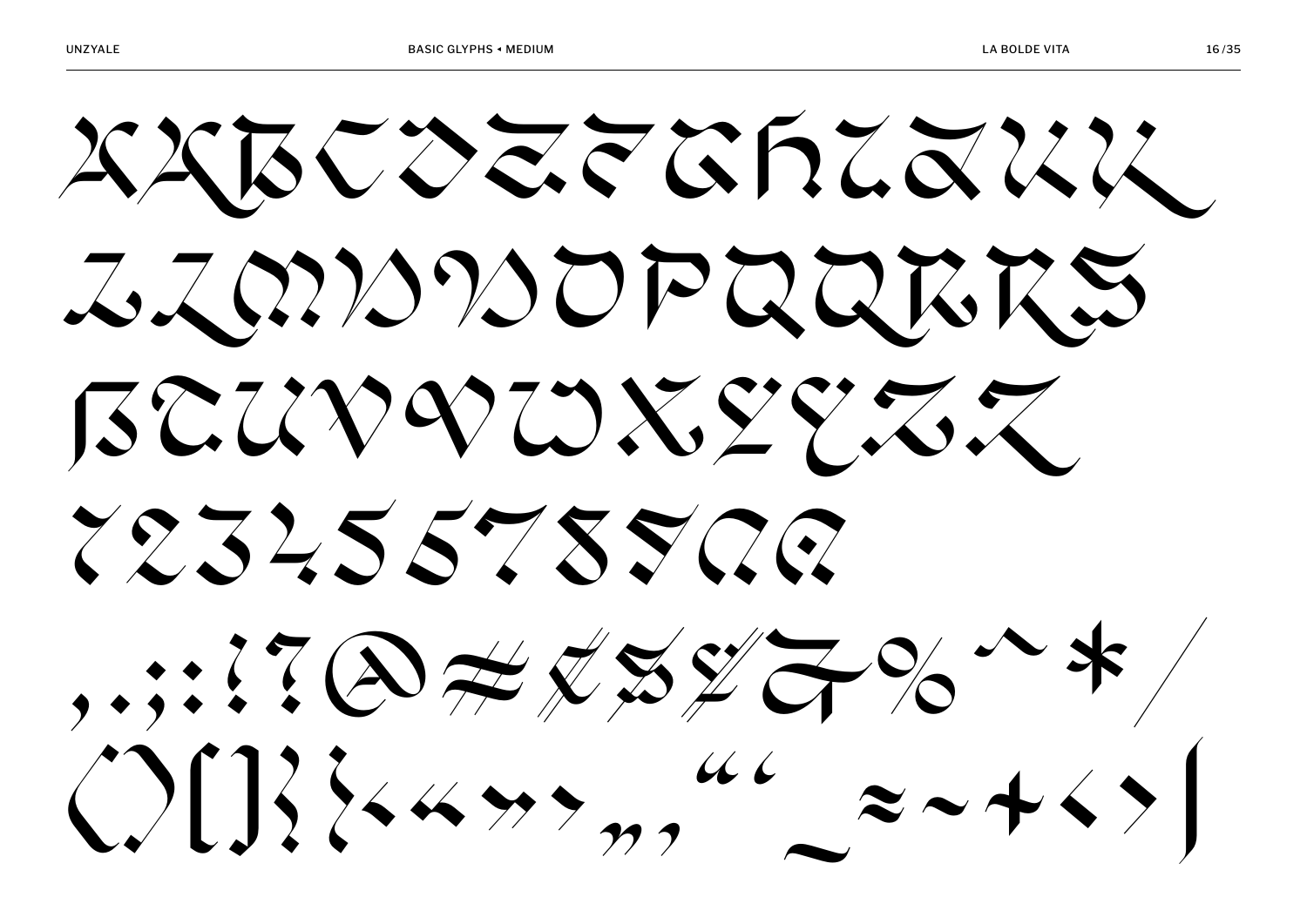PUNCTUATION  $\ldots, \ldots; \mathcal{E} \mathbf{m} \mathbin{\widetilde{\otimes}} \mathbf{0}$  .  $\mathcal{E} \{ \mathbf{0} \}$  is a set of  $\mathcal{E} \neq \mathcal{E}$  $2/22$ 

 $+$  +  $+$   $+$   $\times$   $\div$   $\div$   $\approx$   $=$   $\neq$   $\approx$   $\lt$   $\lt$   $\gt$   $\gt$   $\lt$   $\gt$   $\gt$  $\sim$   $\sim$   $\sim$   $\sim$   $\frac{1}{1}$   $\frac{1}{1}$   $\approx$   $\frac{8}{8}$   $\frac{8}{8}$   $\frac{8}{8}$   $\frac{8}{8}$   $\frac{8}{8}$  $\Delta \Omega X \pi \Delta \Pi \Sigma \sqrt{\infty}$ 

**MATHEMATICAL SYMBOLS** 

#### $0.0723255785$

**FIGURES** 

#### $X$   $X$   $Z$   $Y$   $Q$   $R$   $Q$   $Q$   $Z$

**STYLISTIC ALTERNATES** 

#### **THTAME**

CONTEXTUAL ALTERNATES

#### 200 202 200 55 56 22, 000 CC

STANDARD LIGATURES

#### XBCOEFGRLEULOM OPQRSSCUVOXYZ

**LOWERCASE** 

#### XBCOZFERIZKLON  $DPMRSECLVDXZZ$

**UPPERCASE** 

#### OTHER SYMBOLS  $\mathcal{L} \mathcal{I} \nabla \mathcal{I} \mathcal{I} \nabla \mathcal{I} \nabla \mathcal{I} \nabla \mathcal{I} \nabla \mathcal{I} \nabla \mathcal{I} \nabla \mathcal{I} \nabla \mathcal{I} \nabla \mathcal{I} \nabla \mathcal{I} \nabla \mathcal{I} \nabla \mathcal{I} \nabla \mathcal{I} \nabla \mathcal{I} \nabla \mathcal{I} \nabla \mathcal{I} \nabla \mathcal{I} \nabla \mathcal{I} \nabla \mathcal{I} \nabla \mathcal{I} \n$  $XD \circ \circ \Diamond \ominus \neg \mathcal{S}$  ←↑↓→⇔♪<sup>Ւ↗</sup>₩▲▼▶◀∡⊾◤◥ ■□◆◇●○◆◇●○米⋇

tatátá ââ uu iiaaasa អំអំអូអូអំអំ d ឆ្នាំចុប្បំបំបំបិប្ប័ប្ដិប្ដីបំ SSŠSŞŞŞSŠŠ ÇÇČČEC ŨÙŬŰŨŨŨŨŨŨŨŪŪŨŨŨŨŨŨŨŨUU ÖÖÖÖÖÖÖÖÖ ggéêğêggeege يخ بتو بتو بتو بتو بتو

*KXXXKRRKKRRRKKXXXXXXXX* 

ほぶだ しくらくちょくちょう シラシシシ

**ささささざさきえききまさきまえき** 

*EEEE GGGGGGGGGGG Rhah* 

**DIACRITICAL MARKS** \* \* <del>~</del> - *) / \** ^ \* v \* v \* o \* \* ~ *) / \** 

ACCENTED CHARACTERS

 $5.546C + 9.55$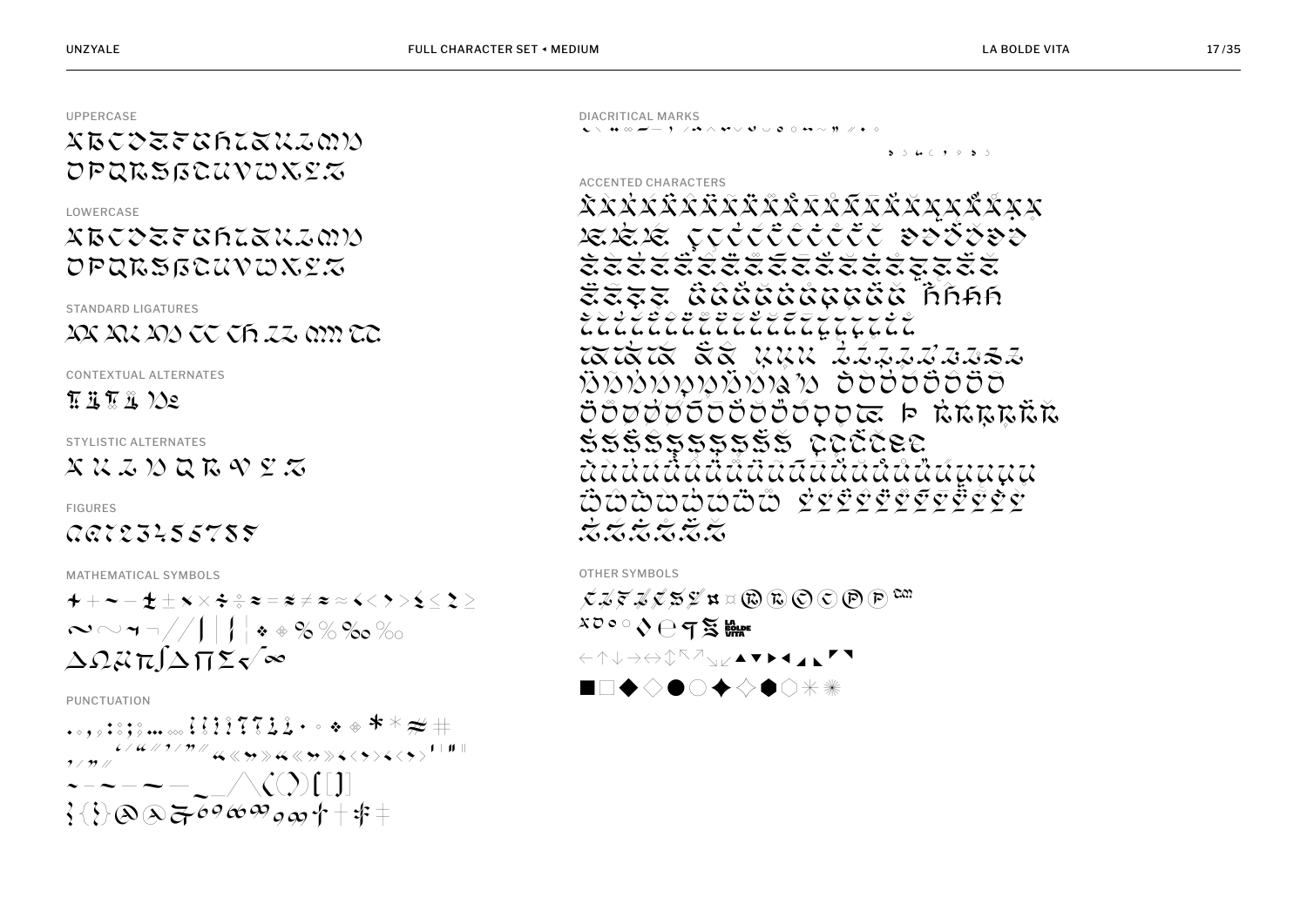CANGERINE CHESCINIC Sugar Yellow Deep 51 PEANUCS WATERGATE Xanith Rover 2-storey GEE 54 CENT BUBBLES Jobbing Application 8 to 7 Query 6-Nine but far from Zero 3 Eyed FAREWELL AQUA QUIEDCE ZEBRA CULLER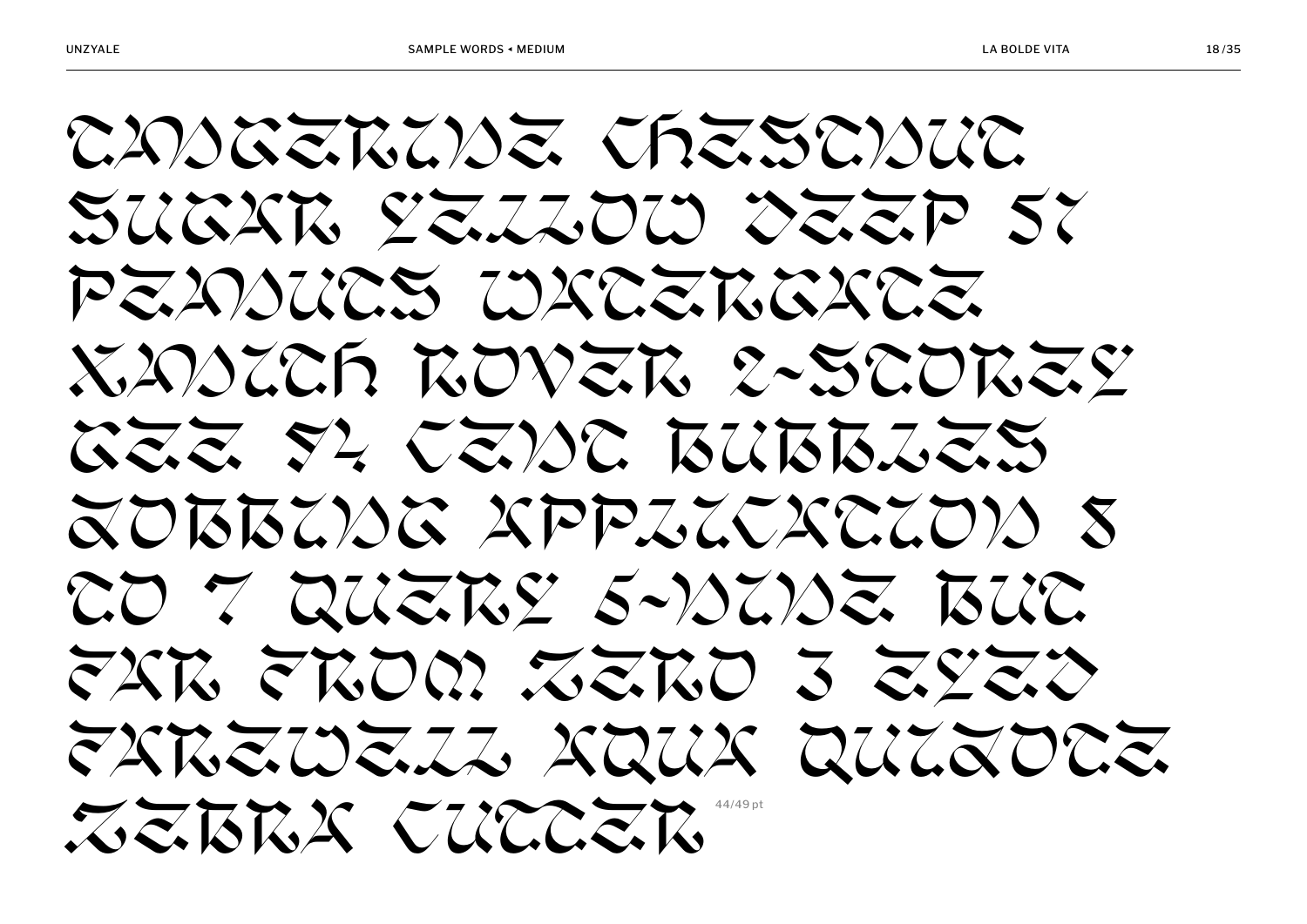$XCONX \approx 259$  GROSIS {UNUVERSXL REXLEE? SUDYXCK FRECYCIE?  $CZZQX \times ZZZZZK$  > 22 M  $(C.7722-C.522BCZ)$ BELLEE \* SUBSCANCES UUURUDATI RAYA

**LA BOLDE VITA** 

19/35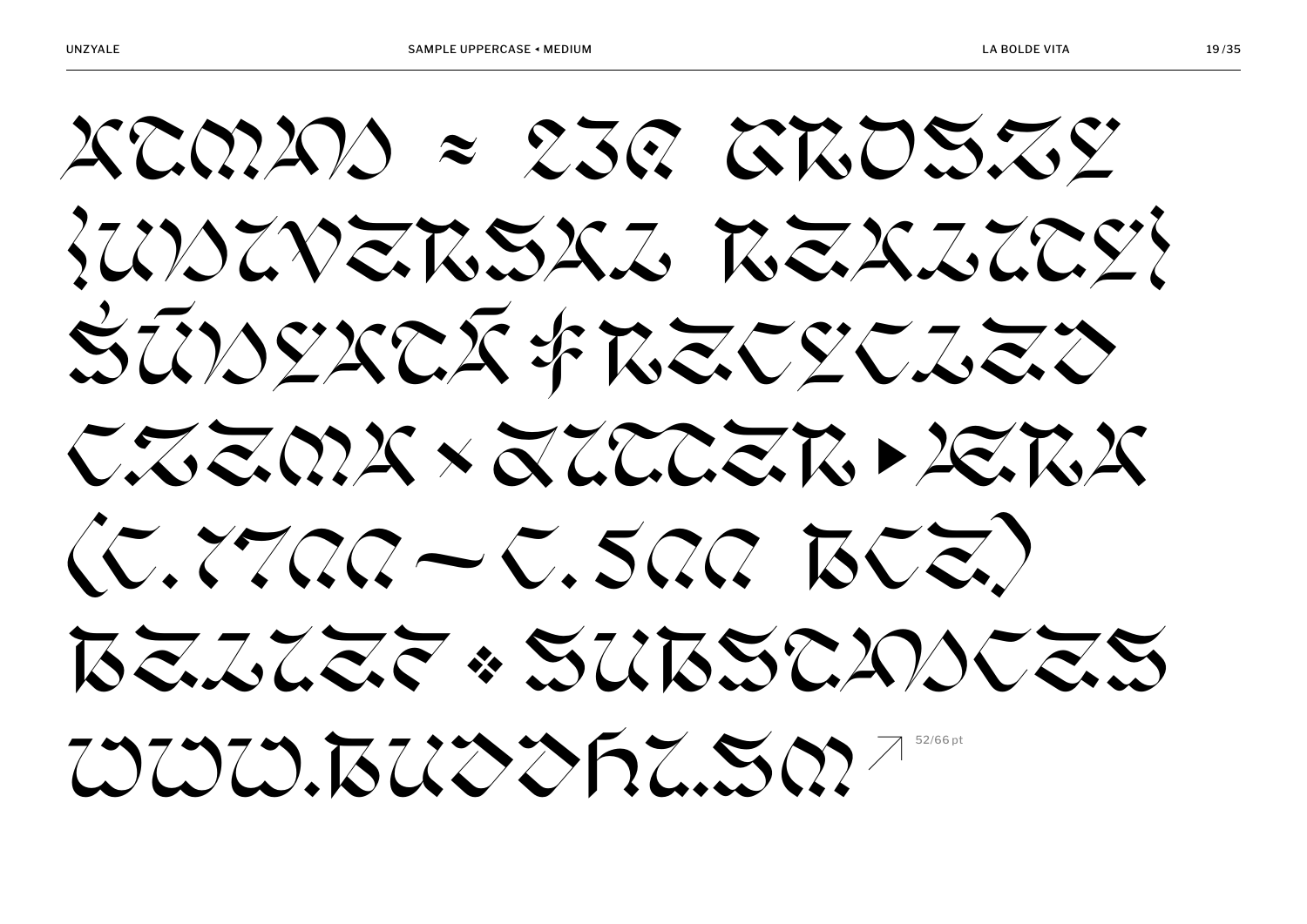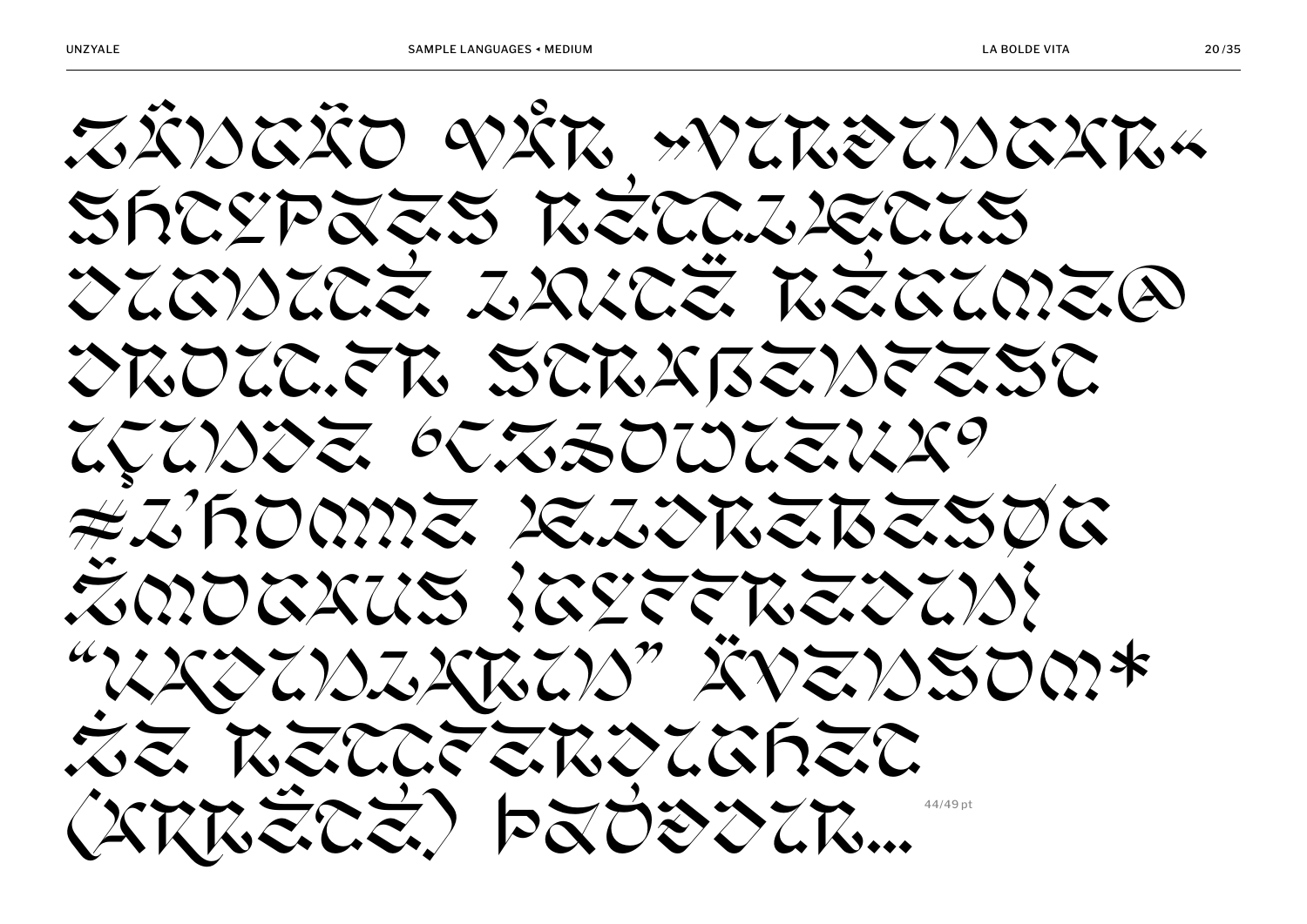\*\* ZXRRRFER \* 10254 Oh REXLIST "SUPPLY"  $287.7\%$  > SPECCXC PAKREREXPLE 1 QFX  $52.6 \, \Omega^5 \diamondsuit$  CXPZS cm «CZECh» 9.3 PEChER

**LA BOLDE VITA**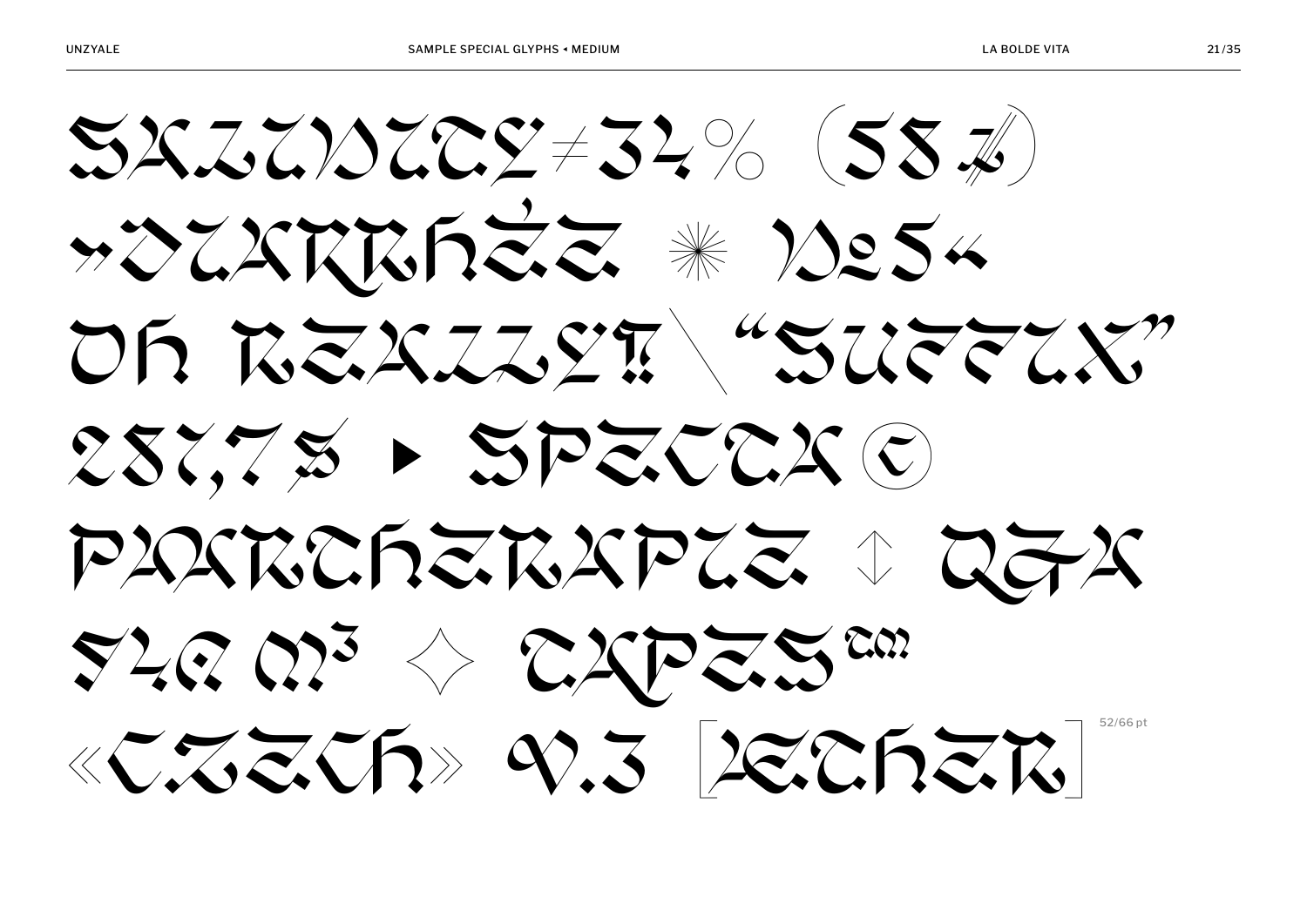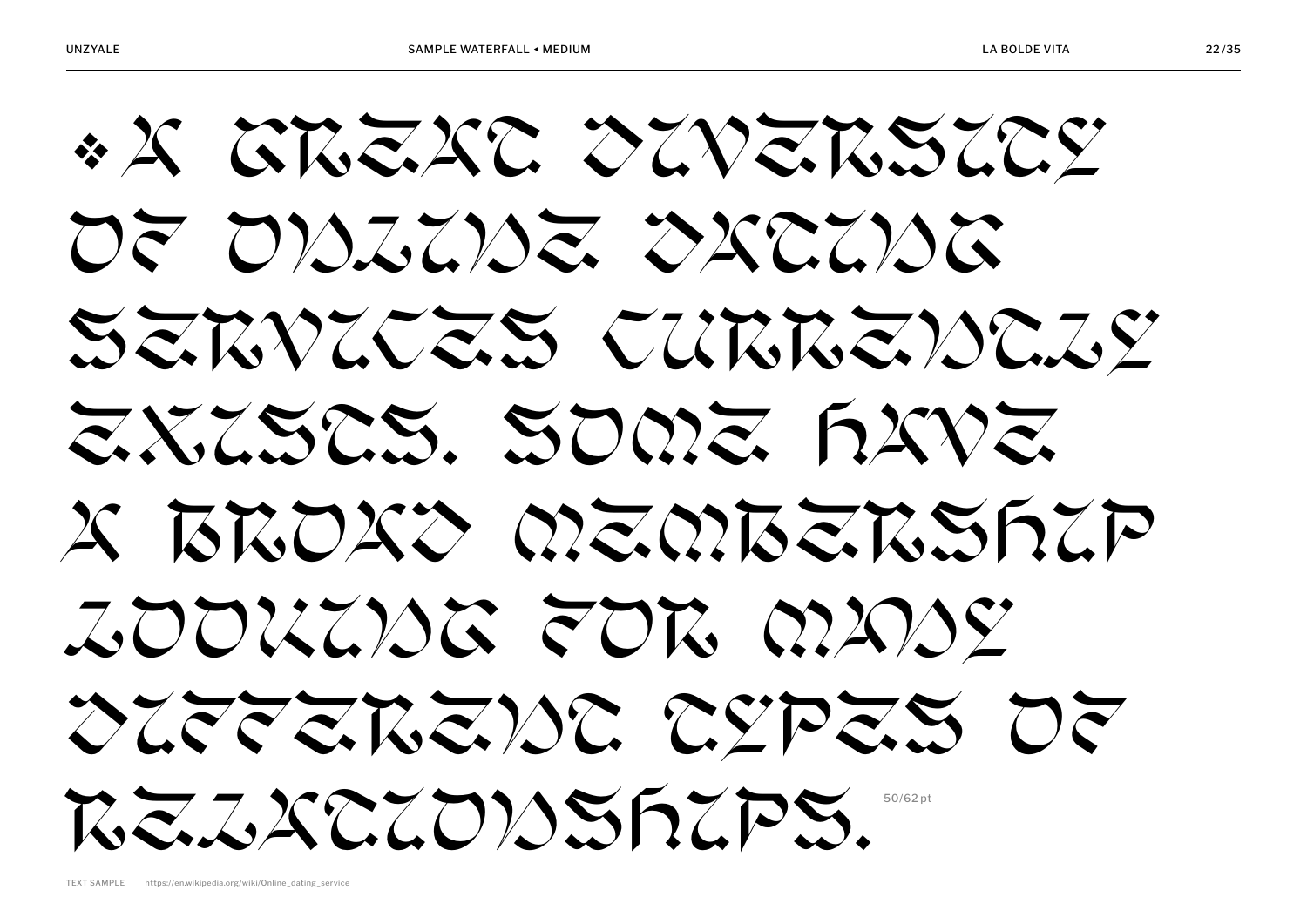# •A great diversity of online dating services currently exists. Some have a broad membership LOOUING FOR MANY

•A great diversity of online dating services currently exists. Some have a broad membership base of diverse USERS LOOKING FOR MANY 32/40 pt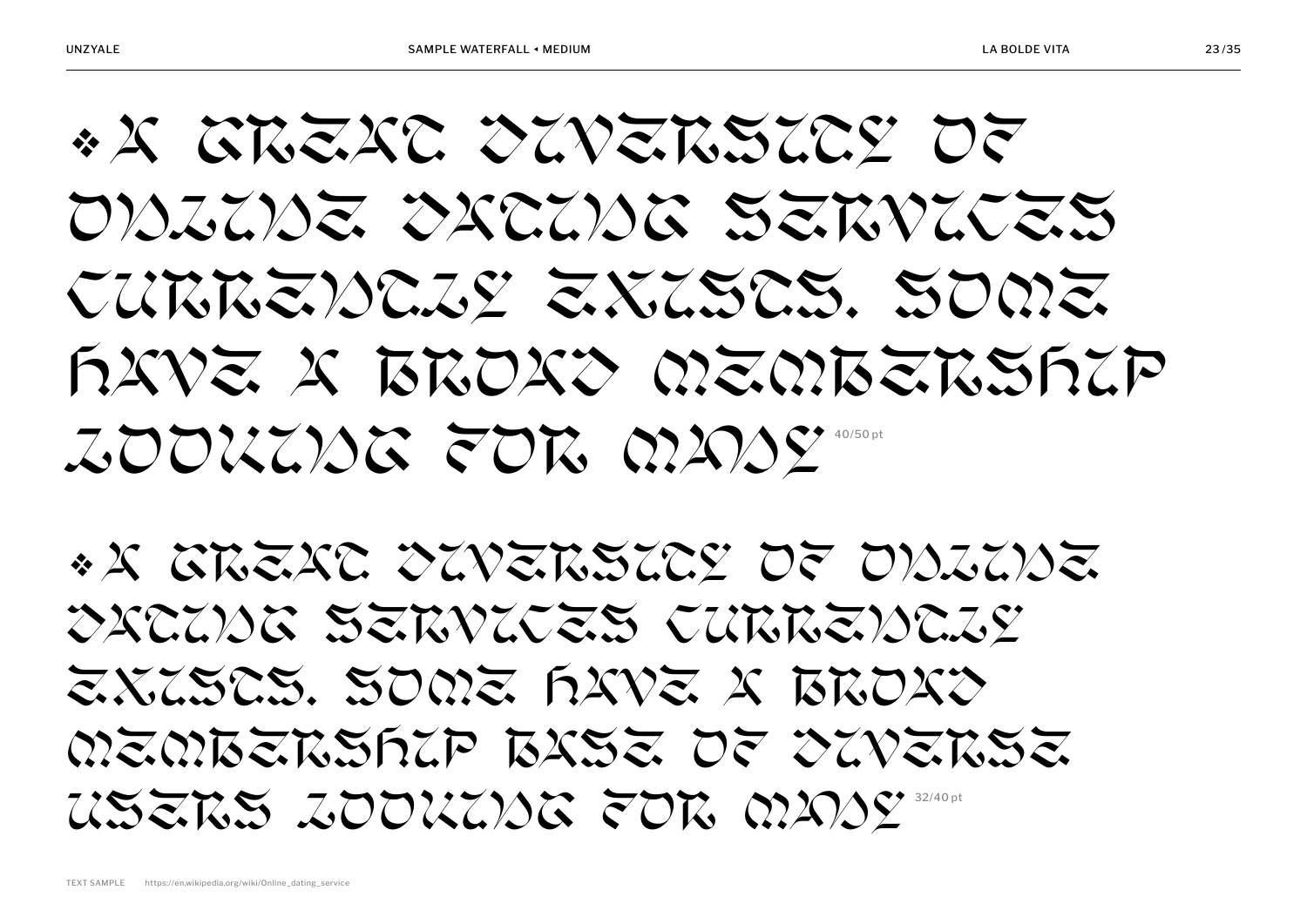$\,\ast$ X great diversity of online dating services currently exists. Some 6xve x broad membership base of diverse users looking for many different types of relationships. Other sites target highly specific demographics based on features like shared interests, location, religion, sexual orientation or relationship type. Online dating services also differ widely in their revenue streams. Some sites are completely free and depend on advertising for revenue. Others 9/12 pt

•A great diversity of online dating services currently exists. Some have a broad membership base of diverse users looking for many different types of relationships. Other sites target highly specific demographics based on features like shared interests, location, religion, sexual orientation or relationship type. Online dating services also differ widely in their revenue streams. 11/14 pt

•A great diversity of online dating services currently exists. Some have a broad membership base of diverse users looking for many different types of relationships. Other sites target highly specific demographics based on features like SHARED 14/17 pt

•A great diversity of online dating services currently exists. Some have a broad membership base of diverse users looking for many different types of relationships. Other sites target 18/23 pt

•A great diversity of online dating services currently exists. Some have a broad membership base of diverse users looking for many different 24/30 pt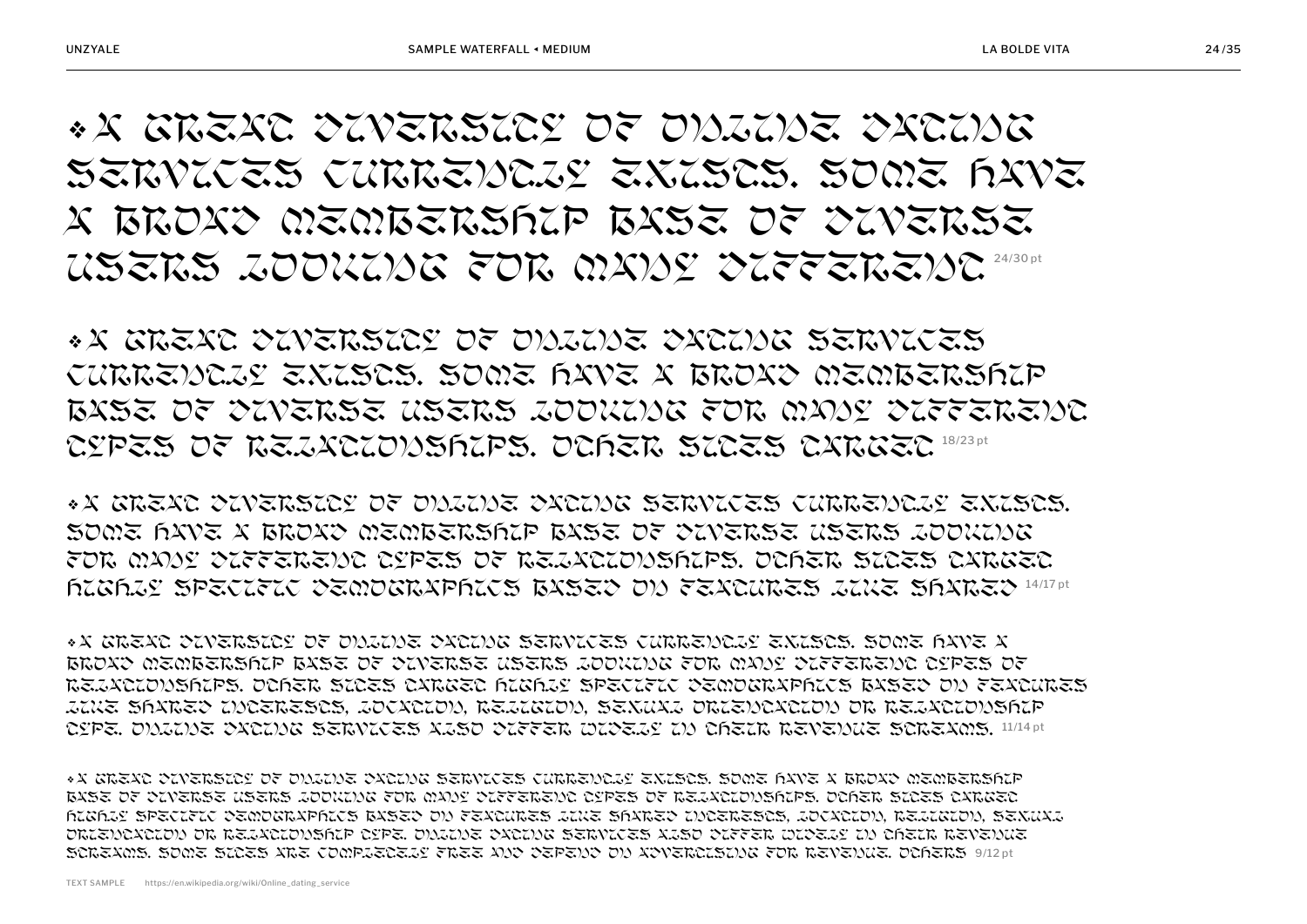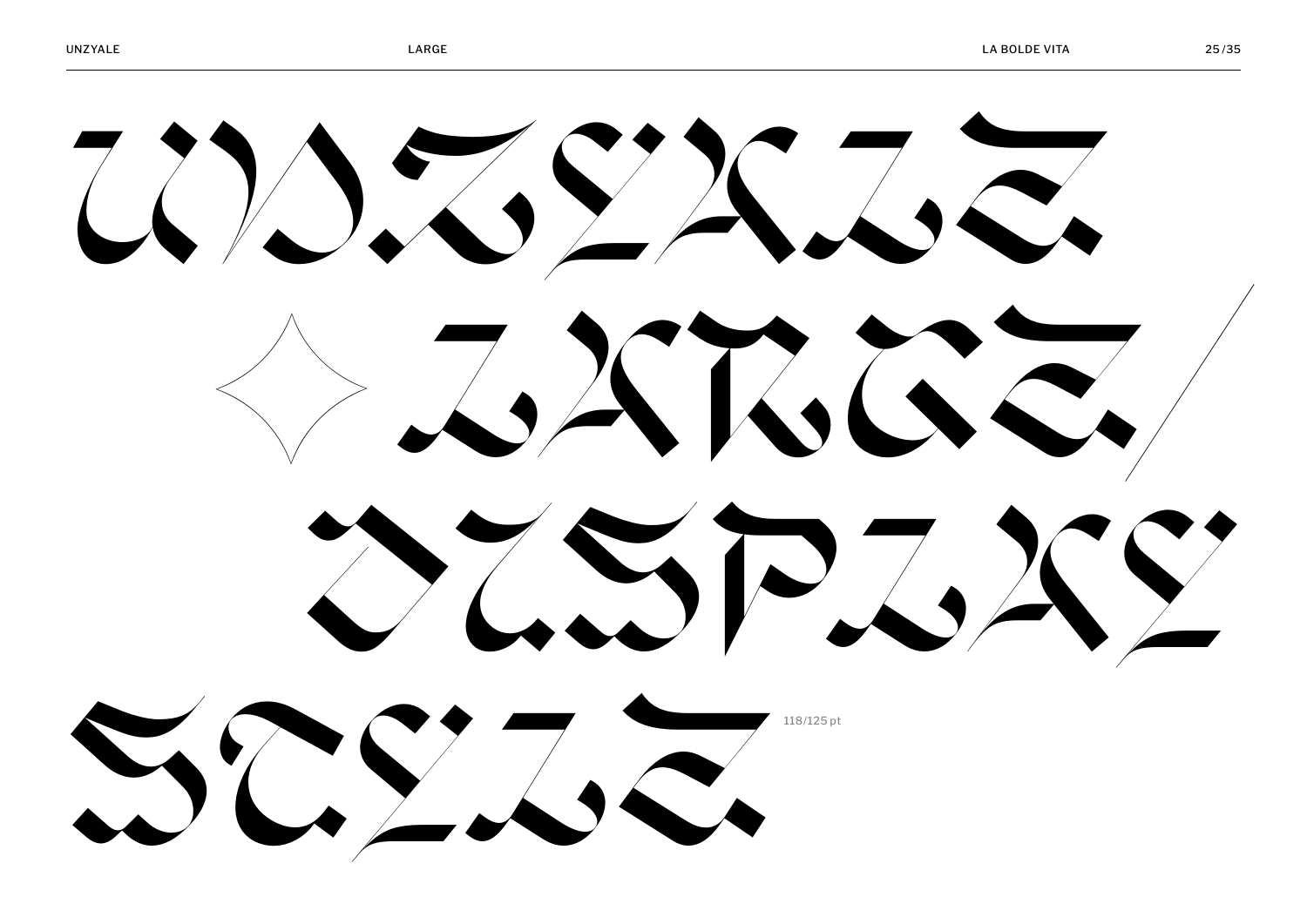XXBCZZZZKRZZZZZ LIMMUPQUERS BEUVVUXEER 72345578500  $\ldots$  :  $7077527$  $O(|\}$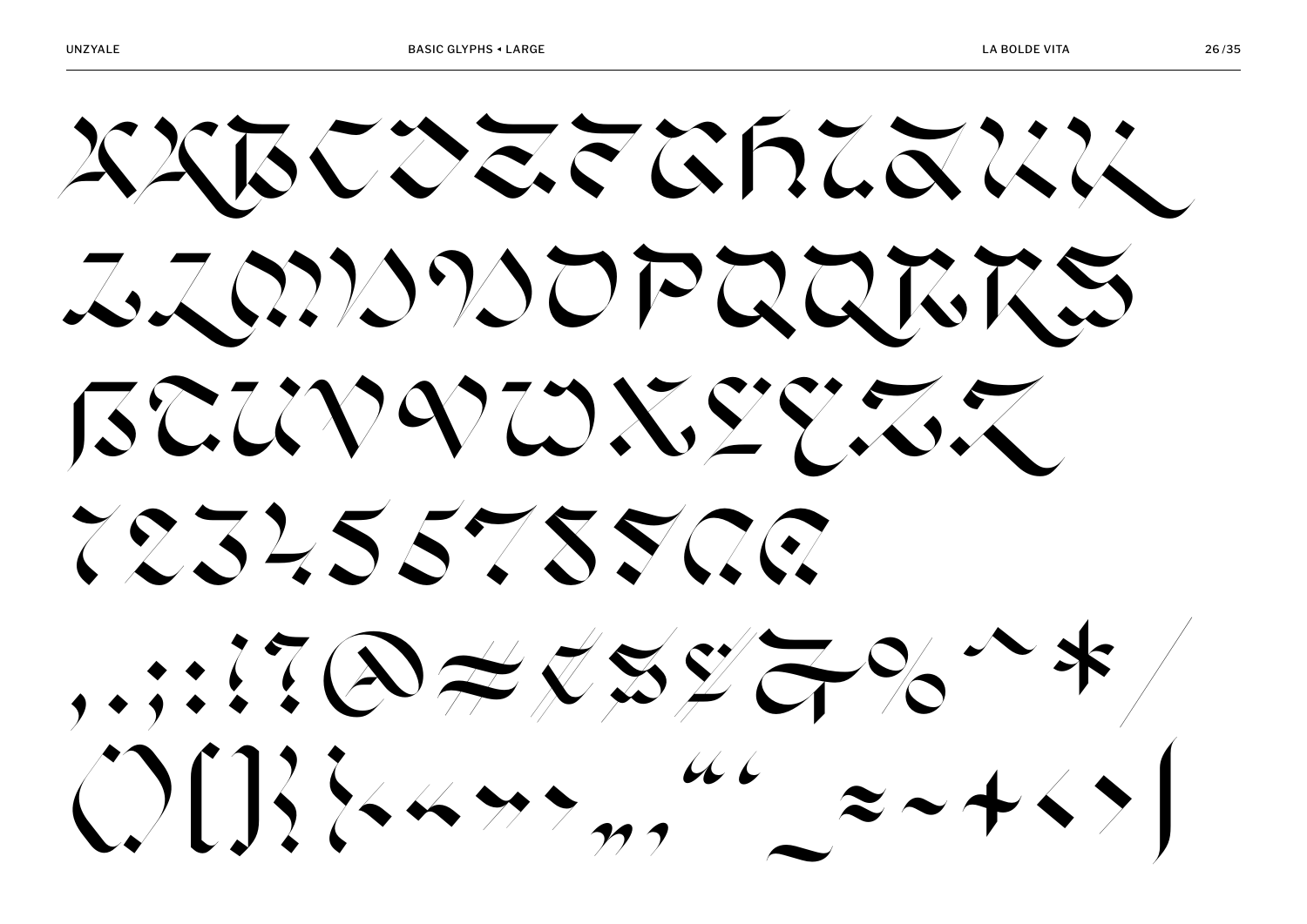PUNCTUATION  $1 / 4 / 1 / 7 / 7$ °<br>°««<del>»</del>»««<del>»</del>»«⇔»  $\sim$   $\wedge$  (0)[[]  $\{ \} \circled{0} \circled{0} \circled{0} \circled{0} \circled{0} \circled{0} \circled{0} \circled{0} \circled{1} + \$ 

 $+$  +  $+$   $\pm$   $\times$   $\times$   $\div$   $\approx$   $\approx$   $\neq$   $\approx$   $\lt$   $\lt$   $\gt$   $\gt$   $\le$   $\ge$   $\ge$  $\sim$   $\sim$   $\sim$   $\sim$   $\sim$   $\frac{1}{1}$   $\sim$   $\approx$  %  $\frac{9}{2}$  %  $\frac{9}{2}$  %  $\frac{9}{2}$  $\Delta \Omega \ddot{\alpha} \pi \Delta \Pi \Sigma \sigma$ 

**MATHEMATICAL SYMBOLS** 

#### $00723255785$

**FIGURES** 

#### $X$   $U$   $Z$   $Y$   $Z$   $R$   $Y$   $Z$   $Z$

**STYLISTIC ALTERNATES** 

#### 豆苁豆儿 200

CONTEXTUAL ALTERNATES

#### 200 202 200 CC Ch 22, 000 CC

**STANDARD LIGATURES** 

#### XBCOEFBRLEULONO OPQRSBCUVWXEZ

**LOWERCASE** 

#### XBCOEFBRLEULONO OPQRSSCUVOXEZ

**UPPERCASE** 

#### $XDOO$   $\Diamond$   $\ominus$   $\P$   $\leq$   $\frac{VA}{OM}$ ←↑↓→⇔⇕<sup>⋉↗</sup><sub>N⊬</sub>▲▼▶◀<sub>◢</sub>▸◥ **ॏ</u></u>●◇●○◆◇●△≭⋇**

OTHER SYMBOLS  $\mathcal{L}\mathcal{I}\nsubseteq\mathcal{I}\nsubseteq\mathcal{I}\nsubseteq\mathcal{I}\ncong\mathcal{I}\ncong(\mathbb{R})\mathbb{R}\mathbb{Q}\mathbb{C}\mathbb{Q}\mathbb{Q}\mathbb{P}\mathbb{P}\mathbb{P}^{\text{can}}$ 

#### *xxxxxxxxxxxxxxxxxxxxxxx* ほだだ しらくくらくらくらく もうさうもう รัธรรัธรัธรรัธรัธรรัธรรัธ arañ *dorrendado asa* tatátá ãã uun digogoodska BBBBBBBBBBBBBD600 มีมีมนุมีมี ฯ ธัญชุชิชิชิชิชิชิชิชิชิ ŚŚŚŚSSSSSŚŚ CCČČEC UUUUUUUUUUUUUUUUUUUUUU WWWWWWW LLLELER سے شعر سے شعر سے شعر<br>دیکھیے دیکھیے دیکھیے دیکھیے

**DIACRITICAL MARKS**  $-$  )  $\rightarrow$   $\land$   $\land$   $\lor$   $\lor$   $\lor$   $\lor$   $\circ$   $\circ$   $\leftrightarrow$   $\sim$   $\#$   $\rightarrow$   $\rightarrow$ 

**ACCENTED CHARACTERS** 

 $3.54679835$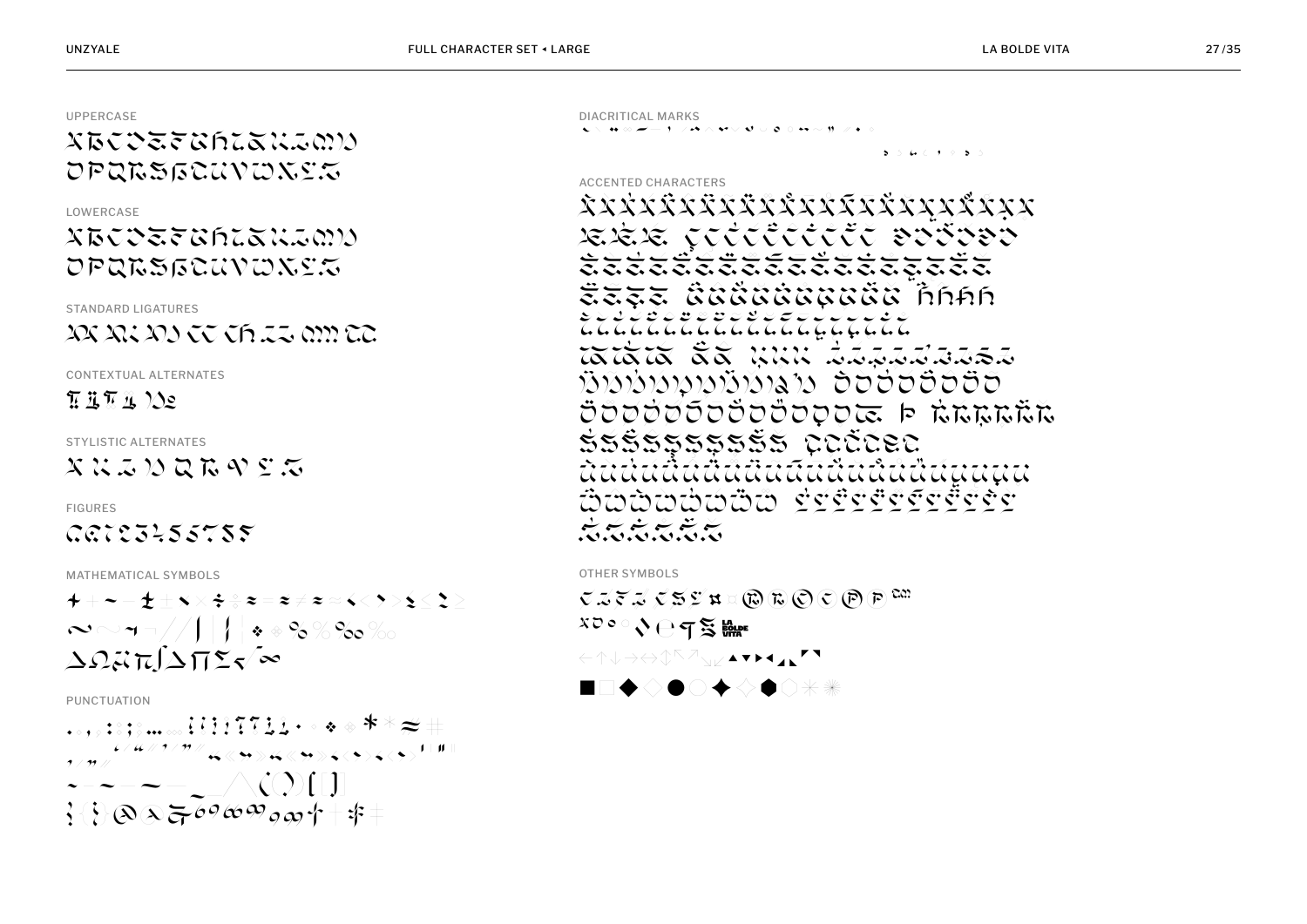CANGERINE CHESCINIC SUGAR YELLOW DEEP 57 PEANUCS WATERGATE Xanith Rover 2-storey GEE 54 CENT BUBBLES Jobbing Application 8 to 7 Query 6-Nine but far from Zero 3 Eyed FAREWELL AQUA QUIEDCE. ZEBRA CULLER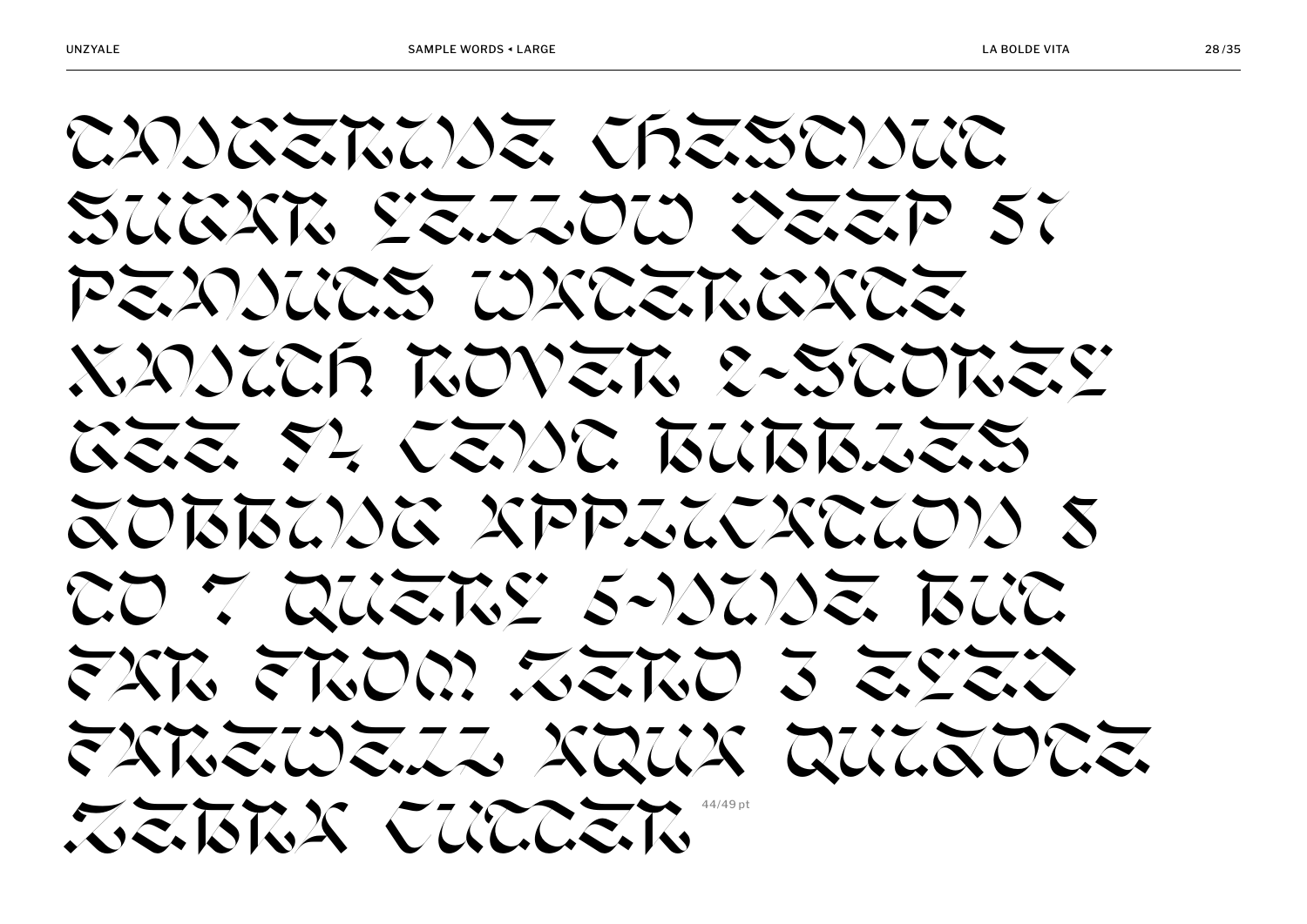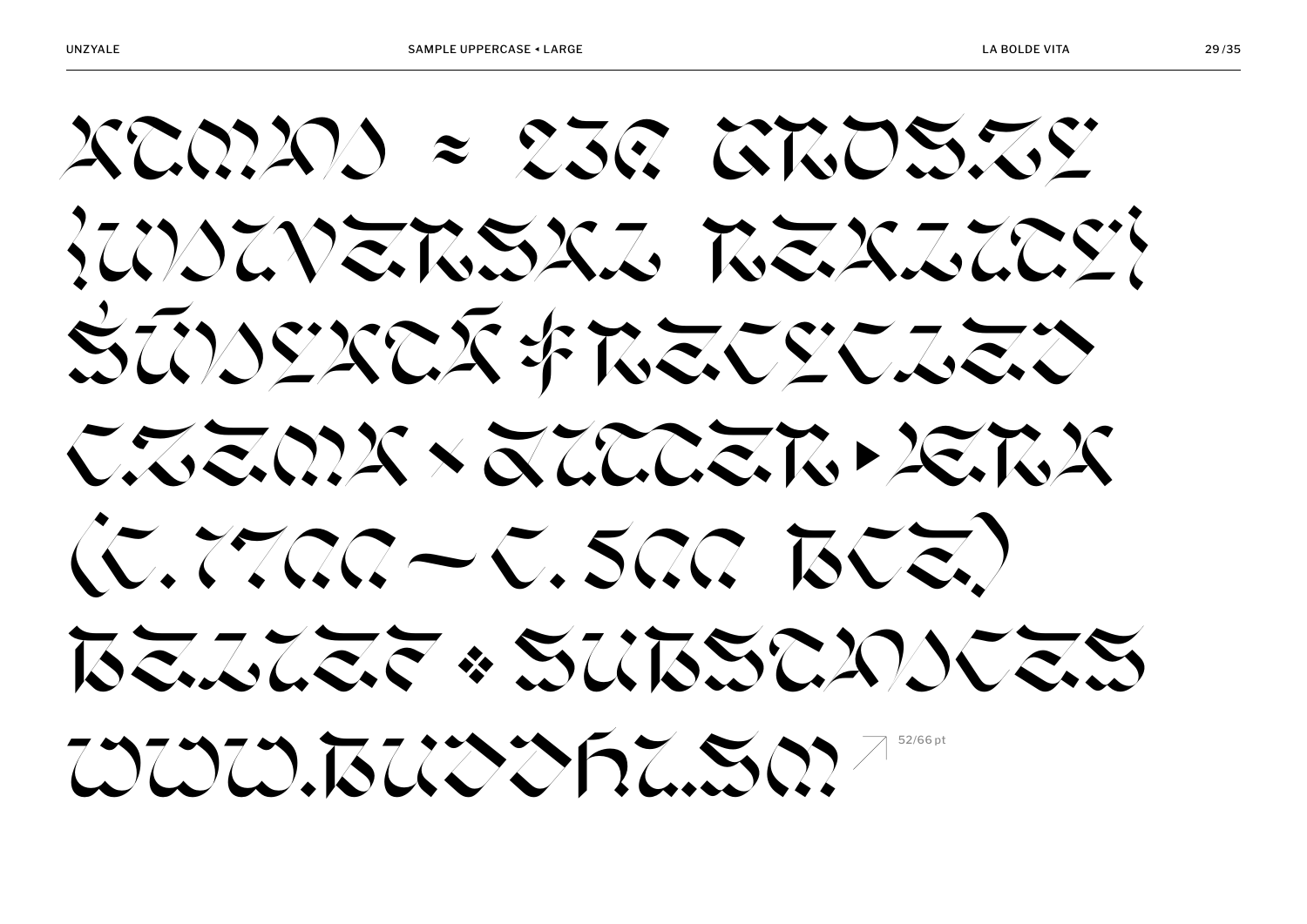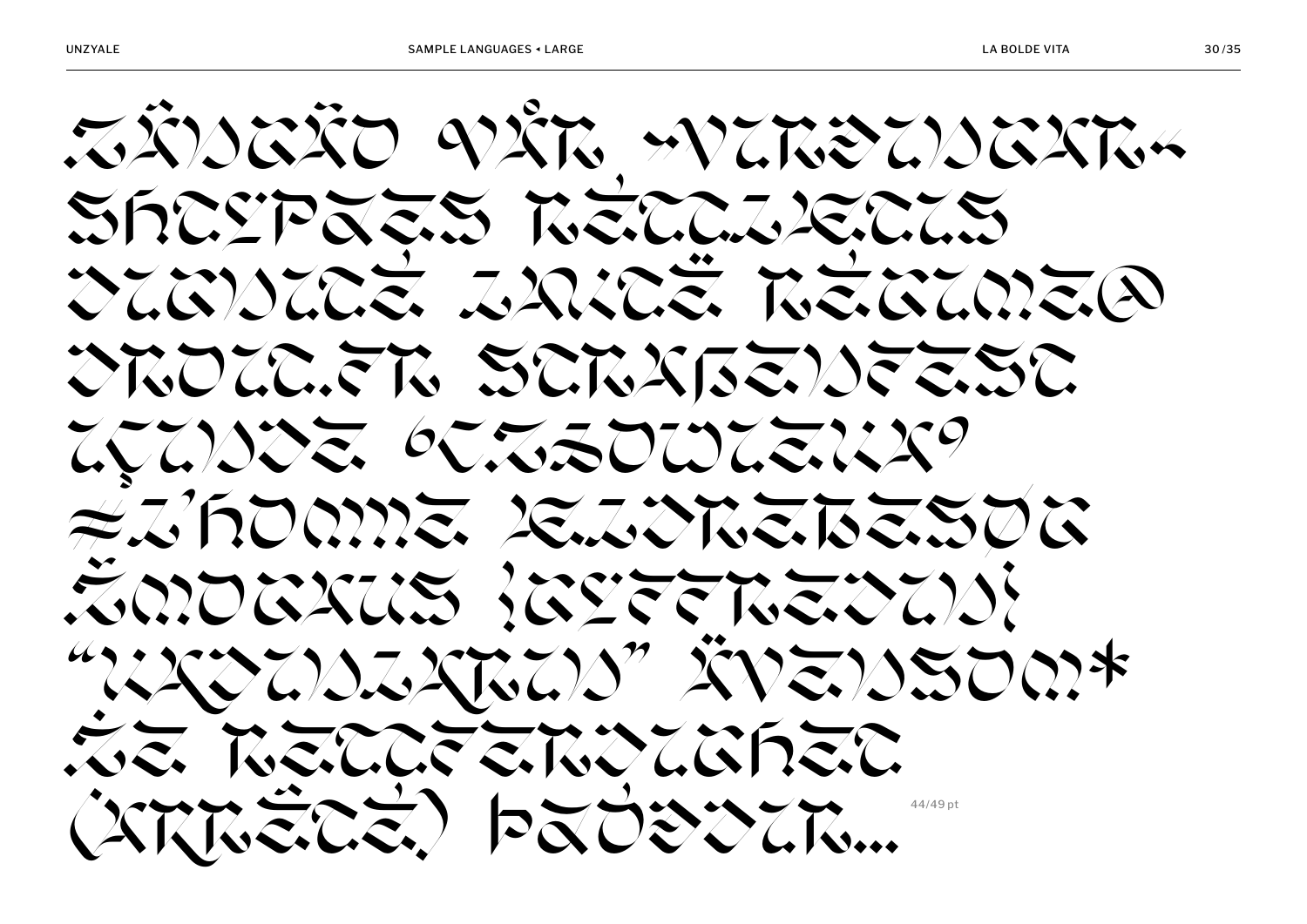$SXZ227277276(552)$ HOURRIER \* 1054 Oh REXIIST "SUFFIX"  $257.75 + 5727270$ PAXRCHERXPLE. QEX  $54.9 \Omega^5 \leftarrow 22 P 5.5$ 52/66 pt «CRECh 9.3 REChER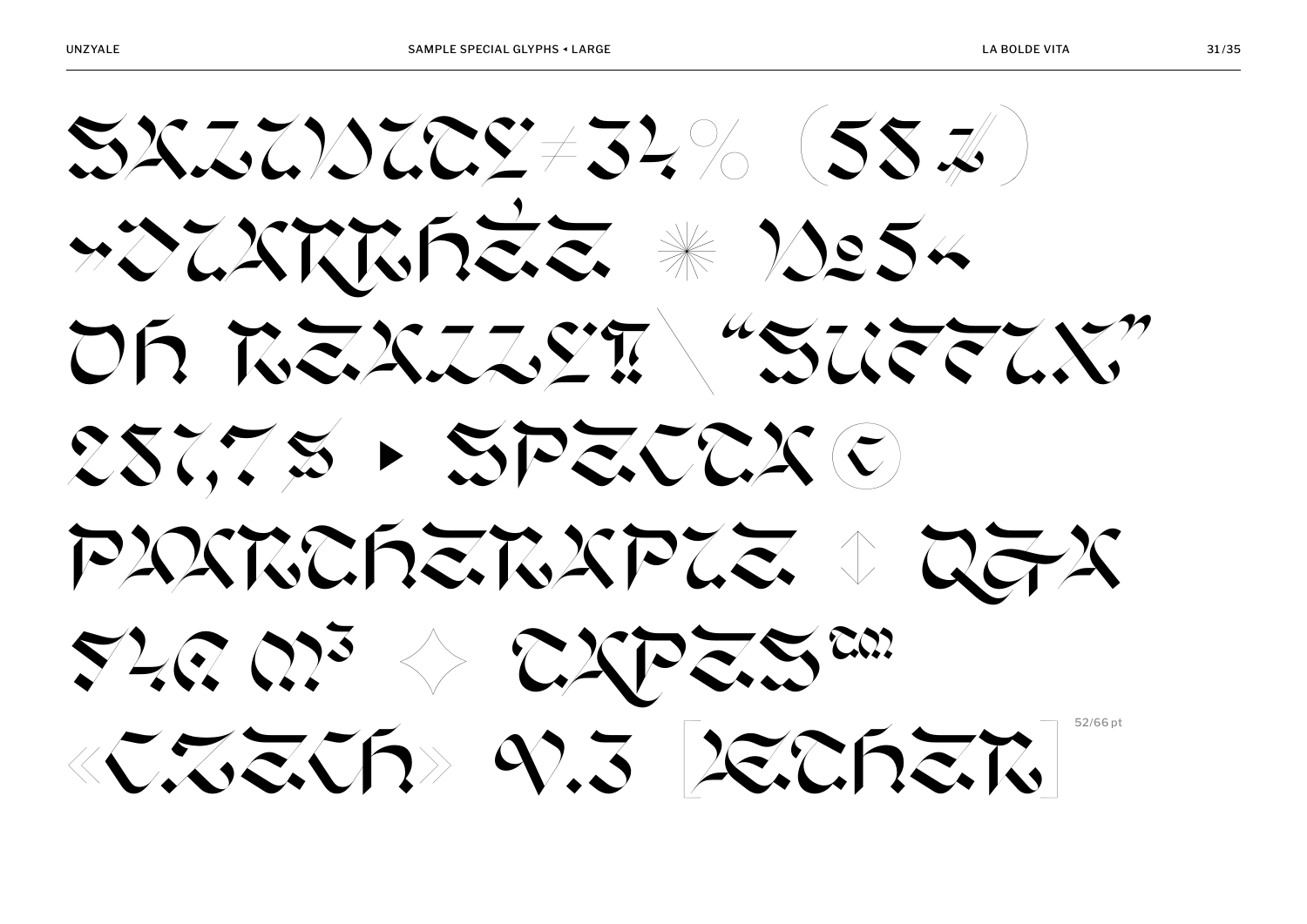# • A GREAT DIVERSITY of online dating SERVICES CURRENCIS exists. Some have a broad membership LOOKING FOR MANY different types of RELXCLOWSRIPS.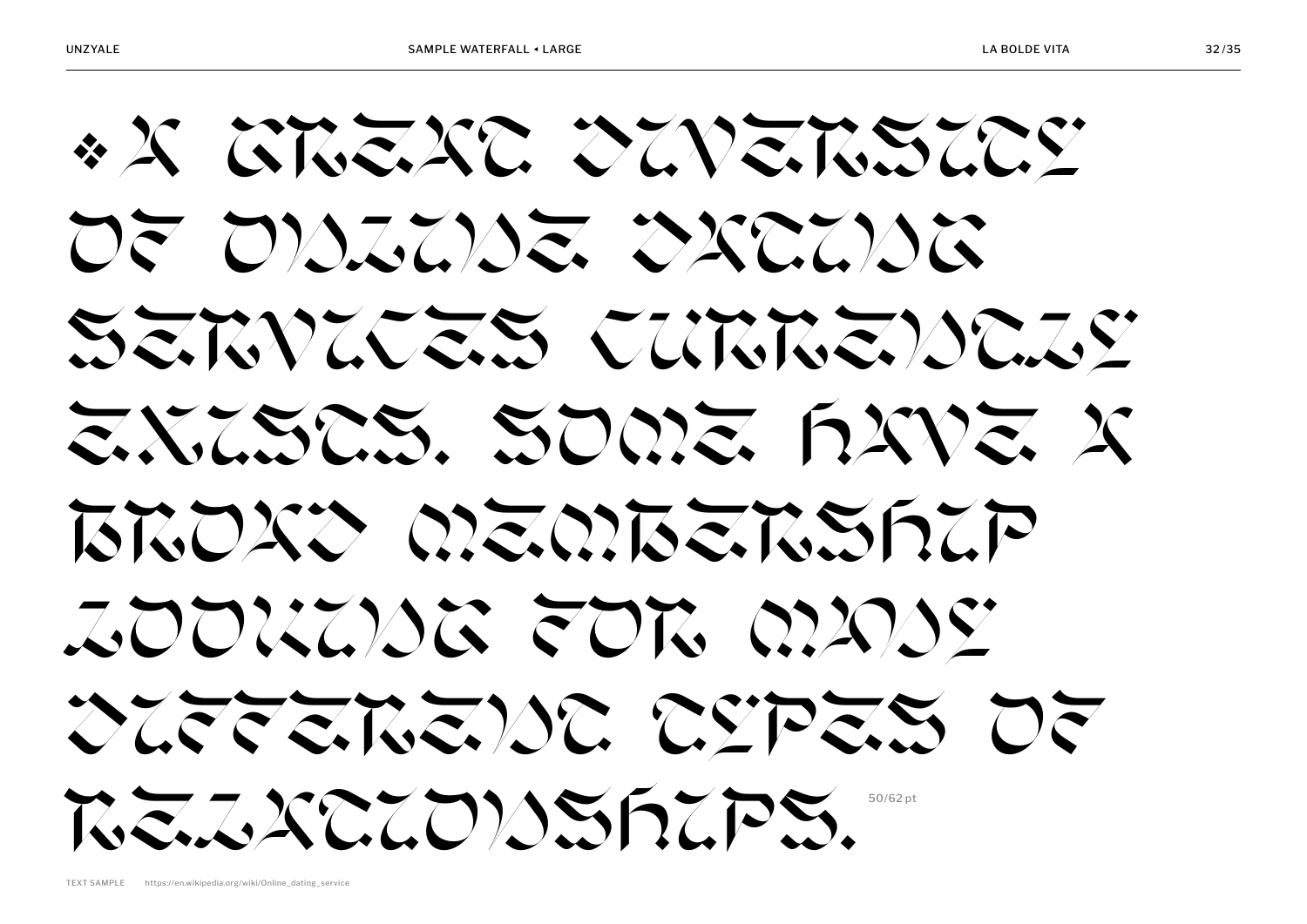•A great diversity of online dating services currently exists. Some have a broad membership base of diverse users looking for many 32/40pt

# •A great diversity of online dating services currently exists. Some have a broad membership LOOULISE FOR 0220SY 40/50 pt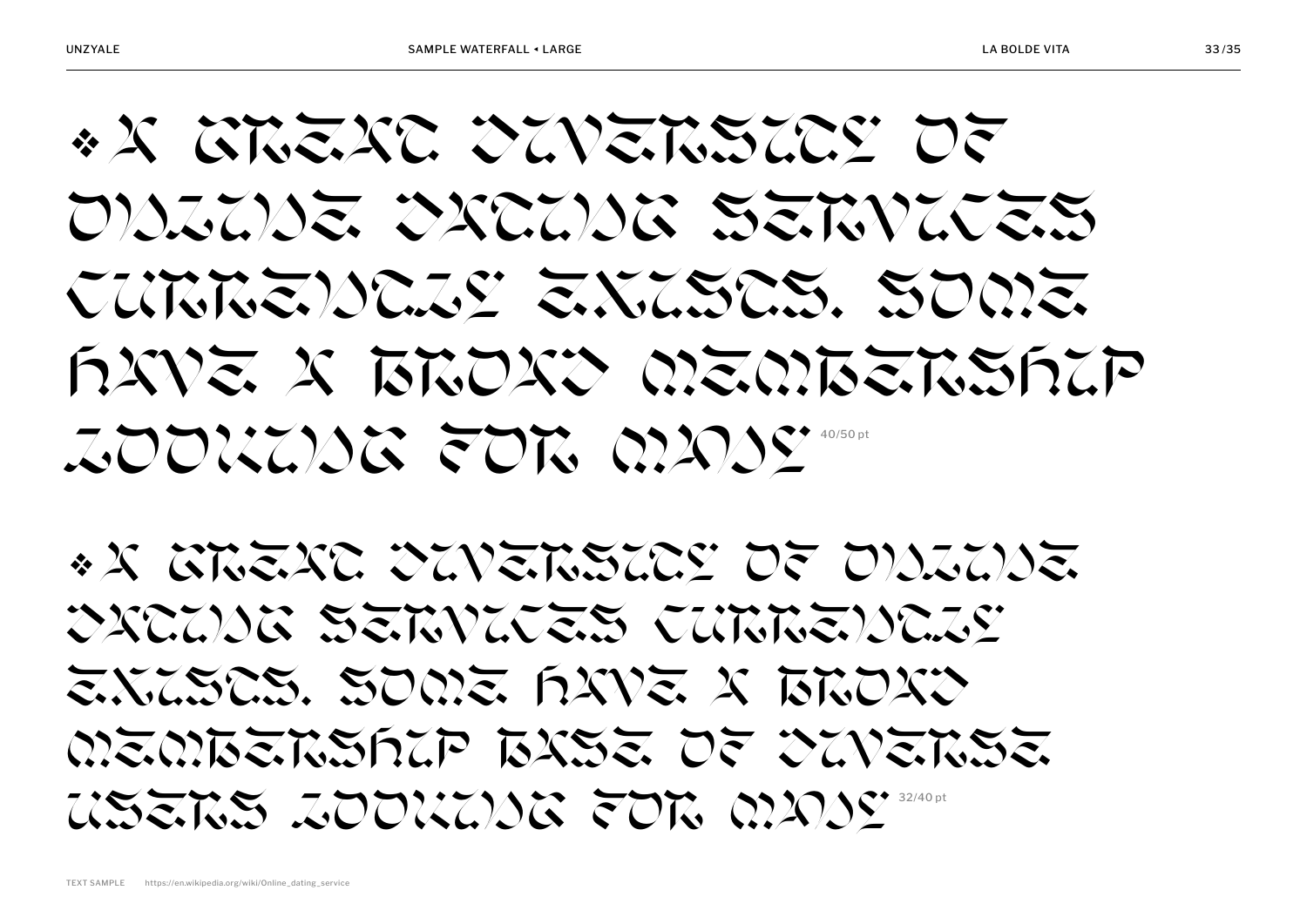•A great diversity of online dating services currently exists. Some have a broad membership base of diverse users looking for many different types of relationships. Other sites target highly specific demographics based on features like shared interests, location, religion, sexual orientation or relationship type. Online dating services also differ widely in their revenue streams. Some sites are completely free and depend on xovertising and an estime. She had

 $\ast$ X great diversity of online dating services currently exists. Some bave  $\mathrm{x}$ broad membership base of diverse users looking for many different types of relationships. Other sites target highly specific demographics based on features like shared interests, location, religion, sexual orientation or relationship type. Online dating services also differ widely in their revenue streams. 11/14 pt

•A great diversity of online dating services currently exists. Some have a broad membership base of diverse users looking for many different types of relationships. Other sites target highly specific demographics based on features like SHARED 14/17 pt

•A great diversity of online dating services currently exists. Some have a broad membership base of diverse users looking for many different types of relationships. Other sites target 18/23 pt

•A great diversity of online dating services currently exists. Some have a broad membership base of diverse users looking for many different 24/30 pt